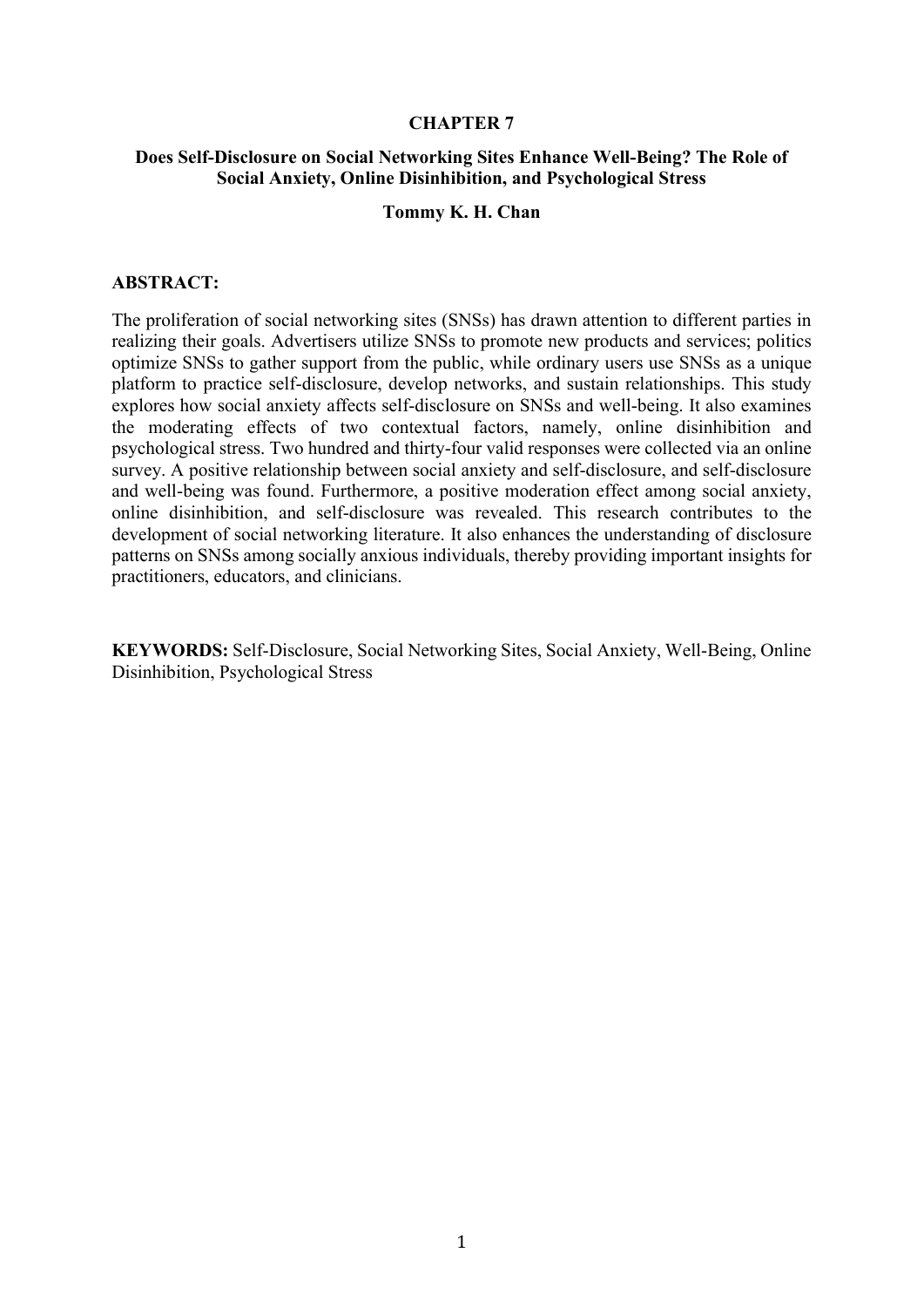#### 1. INTRODUCTION

Stepping into the new cyber era, social networking sites (SNSs) have undeniably transformed online interaction's nature and extent. SNSs such as Facebook, Twitter, and Instagram are online platforms that foster relationships and networking on the Internet. People with similar interests, views, and backgrounds can get connected via these platforms. Recent research revealed that the total number of social networking users worldwide is astonishing—more than half of the world now uses social media. SNS users have grown by more than ten percent over the past year, taking the global total to 3.96 billion by July 2020 (DataReportal, 2020). Social networking is one of the most popular online activities in 2019 among adult Internet users, soundly trouncing online shopping or using financial services, streaming or downloading music, radio, podcasts, etc. (Statista.com, 2020).

The proliferation of SNSs has drawn scholars' attention on whether SNSs could be an alternative medium for some individuals to practice self-disclosure, develop a more intimate relationship, thus achieve their interpersonal goals (Green et al., 2016; Luo & Hancock, 2020; Nguyen et al., 2012). Preliminary studies have advocated that the online context stimulates self-disclosure compared to its offline counterparts (McKenna & Bargh, 2000; Peter & Valkenburg, 2006). However, a systematic review conducted by Nguyen et al. (2012) suggested that self-disclosure was not consistently found to be greater in the online contexts. The tendency for one to engage in online self-disclosure is potentially altered by contextual factors such as the relationship between the communicators, the specific mode of communication, and the interaction's context.

The assumption that self-disclosure is enhanced in an online context is often explained with a number of computer-mediated-communication theories, models, and hypotheses (Walther, 2011), such as social presence theory (Short et al., 1976), the lack of social context cues hypothesis (Sproull & Kiesler, 1986), information richness theory (Daft & Lengel, 1983), the social identity model of deindividuation (SIDE model), with the most prominent one being the hyperpersonal communication model (Walther, 1996). According to the hyperpersonal communication model (Walther, 1996), online interaction can be hyperpersonal because it offers a sender various communicative advantages than face-to-face communication. Specifically, a message sender can strategically develop and adjust the content to be presented, which gives him/ her the opportunity to be engaged in a selective and optimized presentation of oneself to others without the need to look into others' eyes and fears of others' evaluation. As a result, it renders the feeling of online disinhibition—a psychological state when individuals become loosen up and feel less restrained to perform certain behaviours in the online environment (Cheung et al., 2020; Suler, 2004).

Performing self-disclosure has been linked to achieving interpersonal advantages and maintaining one's mental health state when under stress (Zhang, 2017). The research on offline self-disclosure has long recognized the importance and benefits of expressing oneself (Jourard, 1964; Moriwaki, 1973; Toukmanian & Brouwers, 1998). Jourard (1959) contended that the ability to disclose is one of the prerequisites for a healthy personality. Stiles et al. (1992) suggested that people need a higher disclosure level when under distress. As Sloan (2010) mentioned, "Humans have a natural tendency to share their thoughts and feelings with others, and this tendency is even stronger when they experience a very unpleasant or pleasant life event (p.212)". Self-disclosure is said to alleviate stress and improve well-being by promoting self-understanding and catharsis. It also allows one to receive supports from others who might be unaware of their needs and difficulties.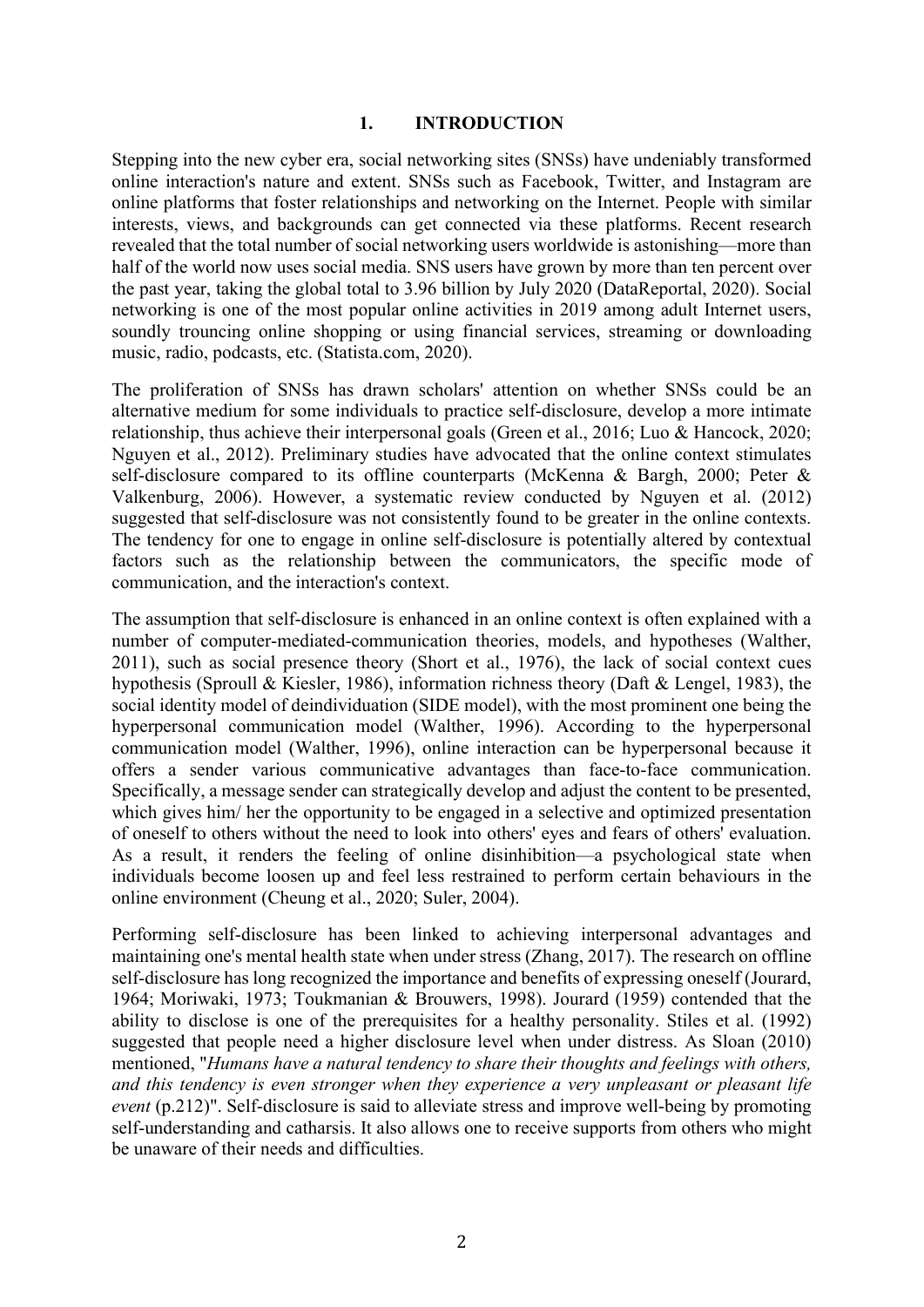While the benefit of self-disclosure has been recognized in the literature, not everyone can disclose what he/she wants, particularly in a face-to-face situation. In the US, social anxiety is estimated to be affecting roughly 15 million adults, seriously affecting their daily activities (National Institute of Mental Health, 2013; Neuenschwander, 2013). In extreme cases, social anxiety could turn into a disorder—about 50% of children and 80% of the young adults experienced social anxiety disorder. Individuals suffer from social anxiety disorder fear and avoid the scrutiny of other people. Due to the fear of audience apprehension (i.e., saying or doing something that will result in embarrassment or humiliation in public), socially anxious individuals tend to avoid interpersonal encounters or endures such situations with intense discomfort. Social anxiety is not merely shyness but a risk factor for depressive illness and substance abuse (Stein & Stein, 2008).

The prevalence of SNSs and the practice of online self-disclosure in such platforms has shed light on new directions to address social anxiety as a form of technology-based interventions (Alden & Taylor, 2004; Heerey & Kring, 2007; Weidman et al., 2012). Specifically, when ordinary people could simply talk to their close friends and share the difficulties they have encountered, socially anxious individuals sometimes have nowhere or no way to seek support. Performing self-disclosure on SNSs might be an alternative for this group of individuals. SNSs unfetter unwanted non-verbal cues or multiple conversational demands that socially anxious individuals would generally encounter in face-to-face communication and allow them to communicate and interact with others more easily. A considerable number of studies on online self-disclosure have examined the factors that promote or inhibit the self-disclosure, such as perceived benefits and risks, individual differences, and social influence (Bateman et al., 2011; Cheung et al., 2015; Cho, 2007; Snell, 1989; Valkenburg et al., 2011). Potential individual and contextual variables, however, do not receive commensurate scholarly attention.

Against this backdrop, this study seeks to understand how SNSs could attenuate the failure in face-to-face communication encountered by socially anxious people and investigating how certain contextual variables might affect the relationship. This study advocates to answer two research questions (RQ).

### RQ1: How does social anxiety influence self-disclosure on SNSs and well-being?

RQ2: How do online disinhibition and psychological stress alter the relationships between social anxiety and self-disclosure on SNSs?

The rest of the paper is organized as follows. First, the paper reveals the corresponding literature and discusses the hypotheses development. After that, the paper describes the research design and data collection. The paper then discusses the results of data analysis and model testing. Finally, the paper rounds off with the discussion, implications, limitations, and future research directions.

### 2. LITERATURE REVIEW

### 2.1 Self-disclosure

"A behaviour peculiar to and prototypical of humanity is our ability to disclose ourselves to others verbally" (Omarzu, 2000, p. 174). Self-disclosure is defined as the "process of making the self-known to others" (Jourard & Lasakow, 1958, p. 91). People share things regarding their happiness, sadness, anger, and all sorts of things to someone they know, such as family member, friends, colleagues, or even the stranger on the train. Moreover, people sometimes uncover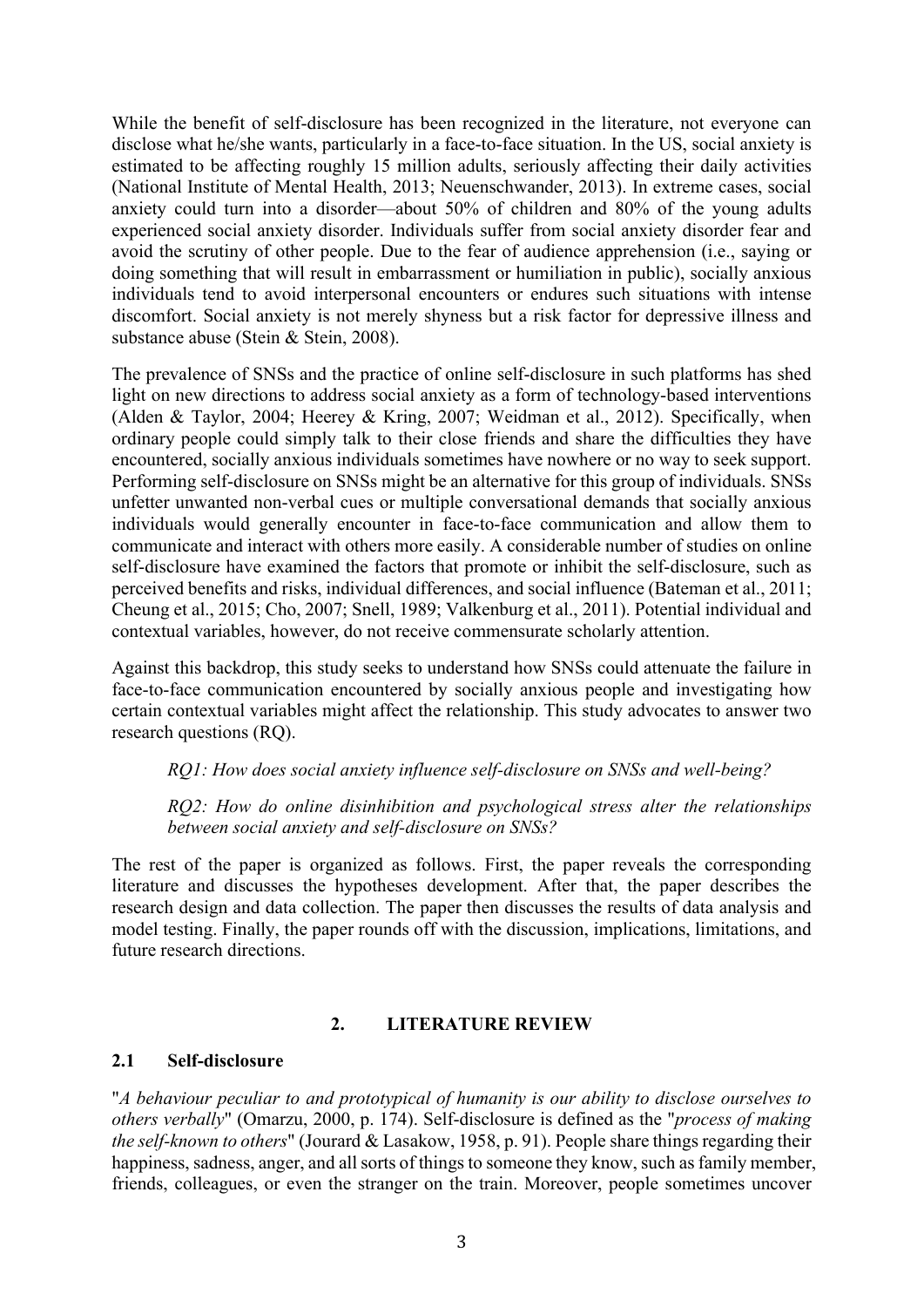individual particulars that would otherwise be unlikely to be known by the other, or which is of such a sensitive or private nature that the speaker would not disclose it to everyone who might ask for it (Cullbert, 1970). Even though they sometimes consciously attempt to hide their emotions and thoughts during communication, they unconsciously divulge (Ekman & Friesen, 1969). Although the need to share personal experiences appears to vary across cultures and genders (Rimé, 1995), the need to express oneself to others is suggested as a part of human heritage in the 30000-year-old Lascaus cave drawing—people are born with a certain need and tendency to disclose because they "tend to disclose more about themselves simply because they have more to disclosure" (Buss, 1980, p. 121).

Researchers across different disciplines have studied the concept of self-disclosure from various perspectives. In the psychology discipline, there are two predominant schools of thought regarding the nature and definition of self-disclosure. On the one hand, self-disclosure is viewed as a personality trait and is stable in various situations (Berg and Derlaga, 1987). It, however, varies among different people with different genders, backgrounds, and cultures. For instance, Papini et al. (1990) reported that female adolescents exhibited greater emotional selfdisclosure to parents and peers than did males. On the other hand, other treats self-disclosure as an interpersonal process when individuals interact with each other (Dindia, 2002). Researchers from the information systems (IS) discipline explored the role of self-disclosure in the context of various online environments (e.g., Hann et al., 2007, Hui et al., 2007, Li et al., 2011, Zimmer et al., 2010, Shanyang, 2007, Chou et al., 2009). Unlike the psychology discipline that treats self-disclosure as a personality trait, existing IS studies mostly explained self-disclosure behaviour as a rational decision-making social exchange process (Worthy *et al.*, 1969), involving a subjective evaluation of benefits and costs in an exchange relationship through the theoretical premises of social exchange theory (Blau, 1964) and privacy-calculus theory (Culnan and Armstrong, 1999). Particularly, some view privacy loss as the price of acquiring desired benefits (Smith *et al.*, 2011). Research on online information privacy has found that privacy risk has a negative impact on the intention to disclose personal information (Malhotra et al., 2004). For instance, Hugl (2011) found that younger social networking sites users are less aware of potential privacy threats than adult users and urged online social network operators to be alarmed by the large part of users who underestimate the risks of their information privacy on SNSs.

# 2.2 Social anxiety

Social anxiety is described as the excessive fear of humiliating or embarrassing one's self, arises from the desire to create a positive impression in a social setting along with a general lack of self-presentational confidence (American Psychiatric Association, 1994; Leary & Kowalski, 1995). It is one of the dominant predictors that impedes self-disclosure in face-toface situations (Jones et al., 2005; Mendlowicz & Stein, 2000; Segrin, 2001).

Socially anxious individuals generally suffer from a lack of self-presentation confidence, and their inability to reveal themself makes them difficult in disclosure during face-to-face interactions (Leary & Kowalski, 1995; Schlenker & Leary, 1982). Erwin and colleagues (2004) reported that 77% of respondents in their study who suffer from social anxiety socialize less than five hours a week and have no significant friendships and romantic relationships. (Leary & Kowalski, 1995; Schlenker & Leary, 1982); Wheeless et al. (1986) reported that socially anxious individuals tend to disclose lesser, reveal more superficial information, and their contents are comparatively more negative. Socially anxious individuals are generally weak in building and sustaining relationships. Apart from affecting daily social activities and works, social anxiety also increases their likelihood of being isolated as age grows. They also require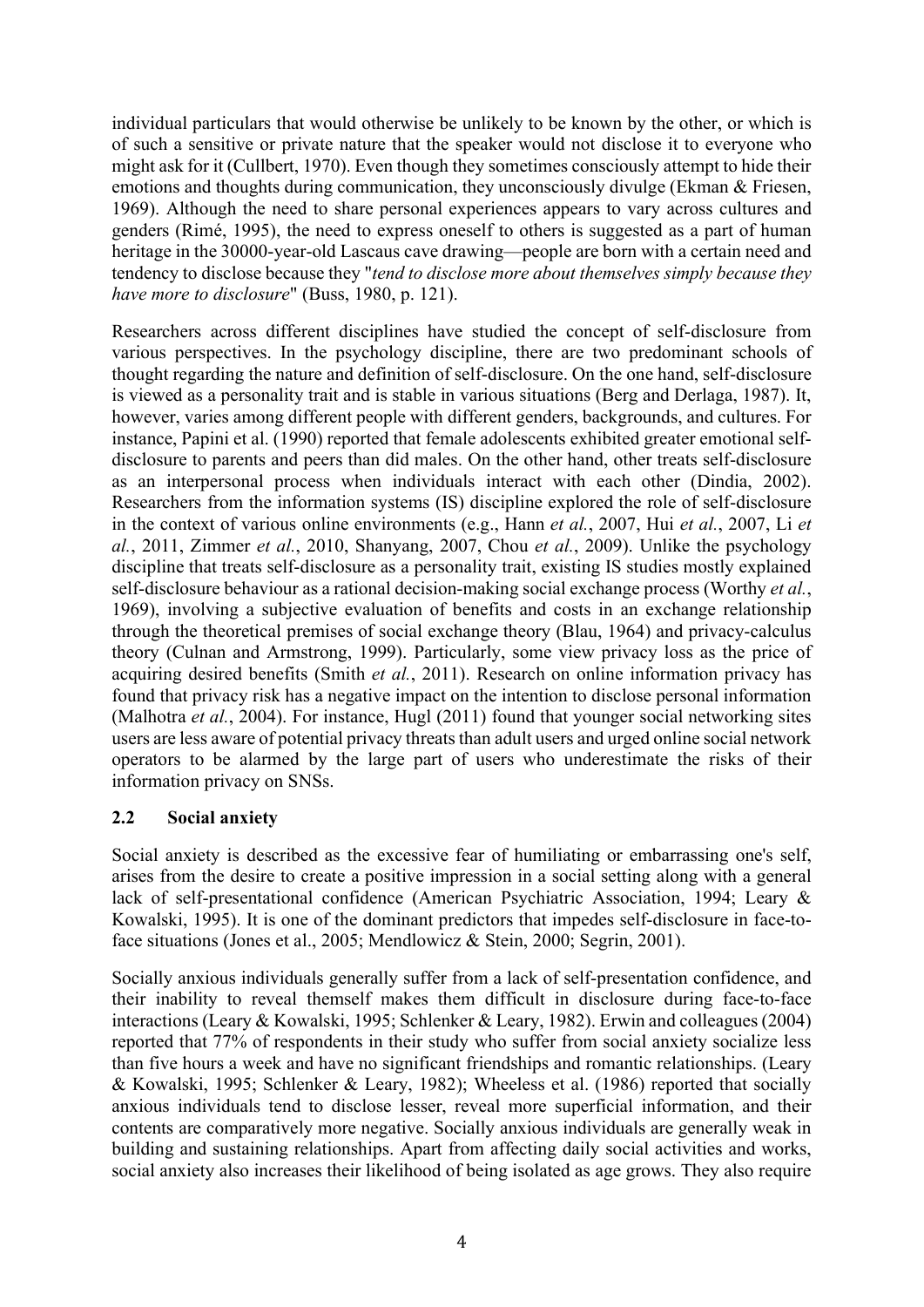a longer time to respond, tolerate a long time of silence, and avert their gaze during interactions (Leary & Kowalski, 1995).

In general, people who are high in social anxiety generally worried about how people might view them in a social setting with the inability of self-presentation confidence (Schlenker & Leary, 1982). As a result, they tend to seek a safety or subtle avoidance communication style. They engage in self-disclosure only if they anticipate no adverse outcomes followed by the interaction (Arkin et al., 1986). Furthermore, they also seek platforms that allow interaction prepared ahead or postponed (Arkin & Grove, 1990), and are less threatening to disclose personal information, interests, emotions, and views (Leary & Kowalski, 1995). Prior studies regarding self-disclosure suggested that online self-disclosure has potentially transcended the obstacles people might encounter in face-to-face self-disclosure. McKenna and Bargh (2000) indicated that individuals with social anxiety might prefer online self-disclosure over face-toface self-disclosure and form online relationships. Mazalin and Moore (2004) and (McKenna & Bargh, 2000) found that individuals level of social anxiety positively related to the time they spent in chat rooms. In the study of Caplan (2007), the sample of respondents who have a higher level of social anxiety revealed a higher preference for online social interaction than face-to-face interaction.

### 3. HYPOTHESES DEVELOPMENT

This study draws on the hyperpersonal communication model of computer-mediatedcommunication (Walther, 1996) to understand how SNSs offer an alternative for socially anxious individuals to engage in self-disclosure and how such a relationship is altered by two contextual factors: (i) online disinhibition and (ii) psychological stress. The impact of selfdisclosure on well-being is also explored. The hyperpersonal communication model suggests that computer-mediated-communication can become hyperpersonal because it exceeds faceto-face interaction, thus afford message senders a host of communicative advantages over traditional face-to-face interaction. In particular, the model argues that computer-mediatedcommunication facilitates impressions and relationships formation online, exceeding the desirability and intimacy that occur in parallel offline interactions. The model comprises four essential components of the communication process: (1) effects due to receiver processes, (2) effects among message senders, (3) attributes of the channel, and (4) feedback effects, and explain how computer-mediated-communication affect cognitive and communication processes relating to message construction and reception.

Disclosure on SNSs is one example of hyperpersonal communication. The SNS channel processes two structural attributes of hyperpersonal communication (namely reduced communication cue and controllability), giving the message senders advantages in communication (Walther, 1996). Specifically, communication on SNSs is different from faceto-face communication or other online communication tools (e.g., instant messaging). Indeed, it could be any form of presentation inside the site, such as profile pictures, hobbies, favourite songs, and all sorts of personal information. It could also be an update of status, a post describing an individual's experience, a picture that enlightened the user, or even a "share" of others' posts. The reduction in communication cue and capability to control the pace and dynamic of interaction could potentially surpass the level of affection and psychological tension that people would face during face-to-face interaction (Schouten et al., 2007; Walther, 1996) and have been viewed as a remedy to people who are suffering from social anxiety to engage in self-disclosure and improve their well-being.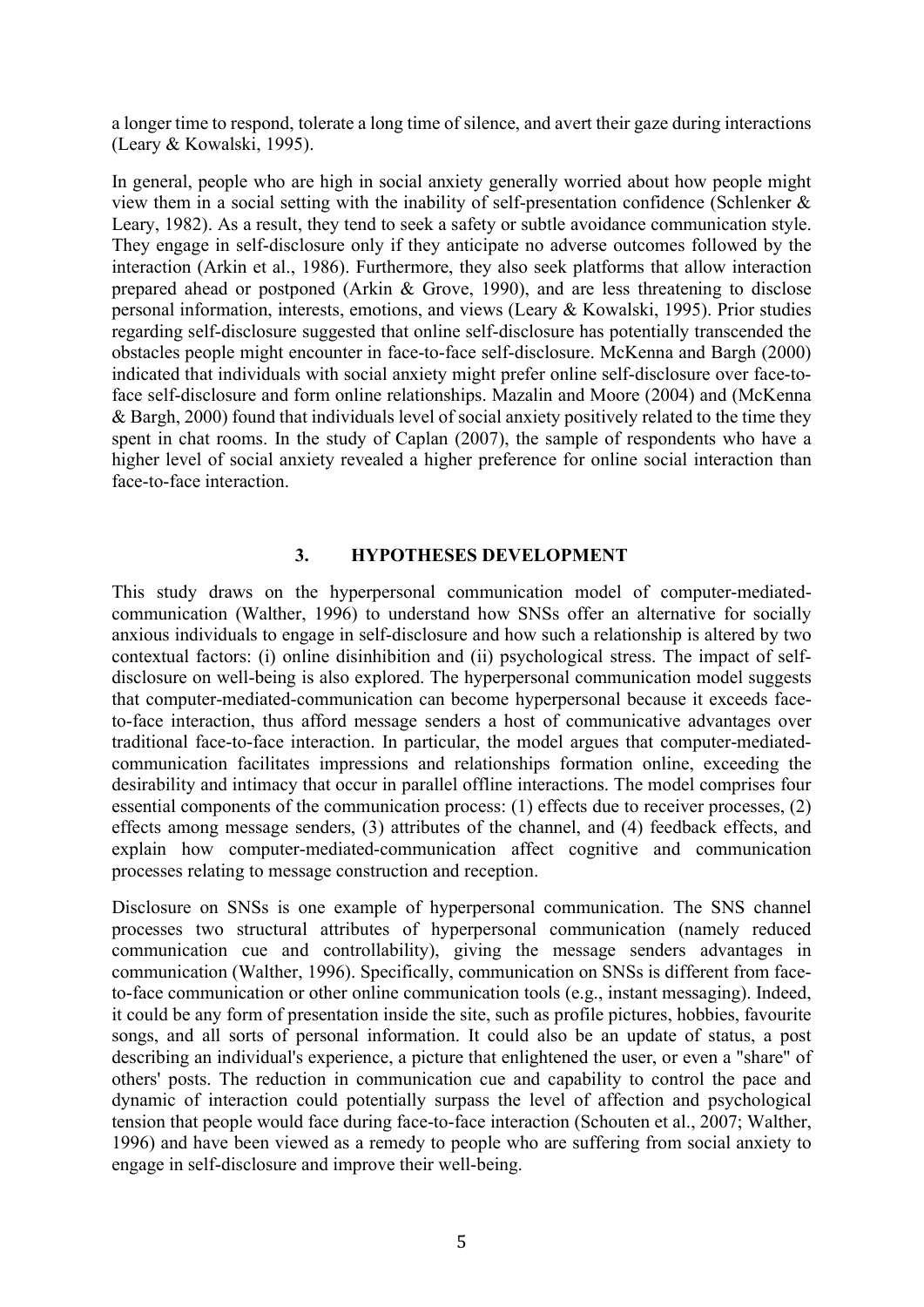# 3.1 Social anxiety and SNSs self-disclosure

People with a high level of social anxiety worry about how people view them in a social setting with a lack of self-presentation confidence (Schlenker & Leary, 1982). They tend to seek a safe, subtle, and avoidance communication style. Self-disclosure is practised only if they anticipate no adverse outcomes followed by the interaction (Arkin et al., 1986). Furthermore, they also look for communication model that allows interaction prepared ahead or postponed (Arkin & Grove, 1990), so that it is less threatening to disclose personal information, interests, emotions, and views (Leary & Kowalski, 1995).

Disclosure on SNSs deemed to transcend the obstacles that people might encounter during face-to-face interaction and encourage users to engage in personal and relational optimization. It allows individuals to "*self-actualize*" as they are freer to talk about their opinions, relieve their emotions, and connect with others (Suler, 2004), which is considered more socially desirable than people tend to experience in parallel face-to-face interaction, especially for socially anxious individuals. Such prediction is consistent with the social compensation hypothesis that the Internet mostly benefits individuals who feel uncomfortable communicating face-to-face (Weidman et al., 2012).

Prior studies also revealed that individuals' level of social anxiety is positively related to the time they spent in chat rooms (Mazalin & Moore, 2004; McKenna & Bargh, 2000), and individuals high in social anxiety generally have the preference for online self-disclosure over face-to-face self-disclosure (Caplan, 2007; McKenna & Bargh, 2000). Social anxiety has also been shown to be positively related to self-reported use of the Internet to regulate and compensate social fears (Shepherd & Edelmann, 2005). For instance, Weidman et al. (2012) reported that higher social anxiety respondents indicated greater feelings of comfort when socializing online than less socially anxious individuals. Tian (2013) reported that bloggers with higher social anxiety were more motivated to make new friends via blogs and disclose more personal information. Green et al. (2016) compared Facebook communication in both private and public modes. They found that private communication appeals to socially anxious individuals because it offers greater control over the people they are communicating with and can make sure their messages reach a targeted audience. As a result, it fosters a greater degree of privacy and trust for its users, both of which are imperative for self-disclosure, particularly for socially anxious individuals.

In short, socially anxious individuals might have the preference over SNSs disclosure to reveal their inner truth to get rid of the threats that will potentially encounter during face-to-face disclosure (McKenna et al., 2002; Weidman et al., 2012). Thus, it is hypothesized that:

H1: Social anxiety is positively related to self-disclosure on SNSs.

# 3.2 The moderating role of online disinhibition

Online disinhibition is defined as a less inhibited psychological state in which individuals could comfortably present certain behaviour in their minds in an online context (Jessup et al., 1990; Joinson, 2001; Kiesler et al., 1984; Matheson & Zanna, 1988). It is believed that online disinhibition could be a possible moderator of the relationship between social anxiety and selfdisclosure on SNSs. The hyperpersonal perspective of computer-mediated communication (CMC) offers two distinct characteristics, reduced nonverbal cues, and controllability that facilitates the formation of online disinhibition (Walther, 1996). Reduced communication cue potentially minimizes the visual, auditory, and context cue, whereas controllability reduces an individual's cognitive load as more time is given to receive and edit the messages (Walther,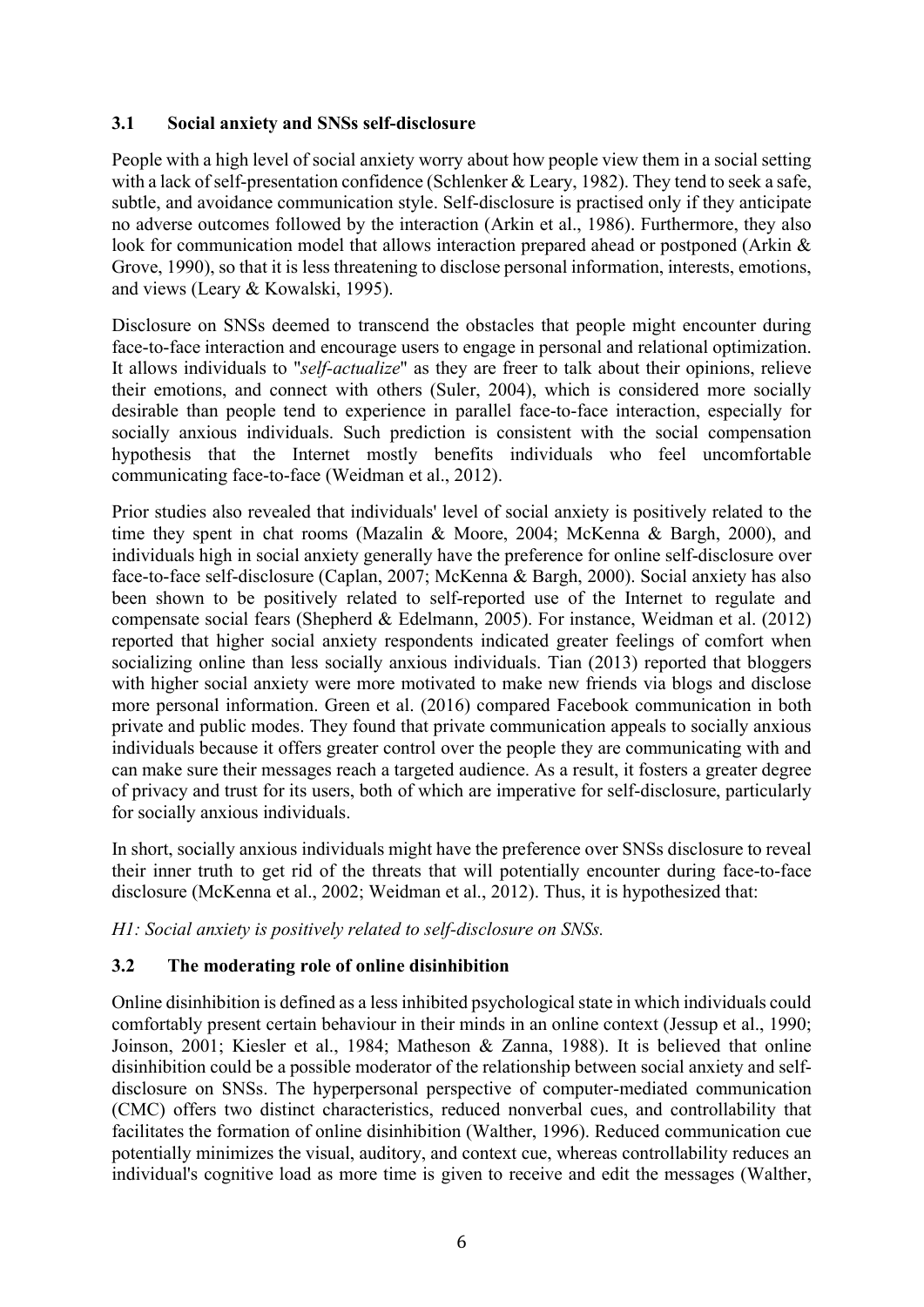1996). These two attributes surpass the level of affection and emotion that people would face during face-to-face interaction (Schouten et al., 2007; Walther, 1996). Individuals could therefore participate in selective self-presentation, enacting exchanges more intimate than those of face-to-face interactions (Tidwell & Walther, 2002). By shifting their attention to the use of wording and pictures when socializing on SNSs, instead of keeping their facial expression and making responses simultaneously as demanded in face-to-face interaction, individuals would feel less constrained and inhibited to demonstrate disclosure (Suler, 2004). Yet, the feeling of disinhibition could be varied across individuals due to individual differences, different audiences in their SNS network, their privacy settings, and so forth. Socially anxious individuals are freed from the worries regarding self-presentation (Joinson, 1998), feel less constrained to practice self-disclosure on SNSs if they perceived a high level of online disinhibition. The "safer" they feel, the stronger tendency they would practice disclosure on SNSs. In contrast, if socially anxious individuals do not perceive SNSs as a "safe" place or they still have the feeling of being scrutinized by others, the tendency for them to disclose on SNSs will be weakened. Thus, it is hypothesized that:

H2: Online disinhibition moderates the relationship between social anxiety and self-disclosure on SNSs; specifically, social anxiety will be more strongly related to self-disclosure on SNSs under a high perception of online disinhibition than with a low perception of online disinhibition.

# 3.3 The moderating role of psychological stress

Psychological stress refers to the extent to which a person perceives (appraise) that the demands exceed their ability to cope. It is believed that psychological stress could be a possible moderator of the relationship between social anxiety and self-disclosure on SNSs. In general, people who are under psychological distresses, including anxious, depressed, frightened, and angry, need a higher level of disclosure. This phenomenon is described in the fever model of self-disclosure (Stiles, 1978). Stiles et al. (1992) suggested that the association between selfdisclosure and psychological distress is similar to the relationship of fever to physical infection. These two circumstances are both indications of some disturbances and part of a restorative process. When socially anxious individuals are under distress, they seek alleviation by sharing personal feelings in status, posting pictures or videos, or messaging with friends on SNSs as they could be unfettered by unwanted cues or multiple conversational demands (Caplan, 2007; Walther, 1996). Therefore, if individuals are under a higher level of psychological stress, the tendency to practice self-disclosure on SNSs is stronger. In contrast, individuals with a lower level of psychological stress, the tendency of practising self-disclosure on SNSs is weaker. Thus, it is hypothesized that:

H3: Psychological stress moderates the relationship between social anxiety and self-disclosure on SNSs; specifically, social anxiety will be more strongly related to self-disclosure on SNSs under high psychological stress than low psychological stress.

# 3.4 Self-disclosure and well-being

As an old saying goes, "A trouble shared is a trouble halved." An individual will have a chance to release from stress once he discloses to another individual regarding the problems or difficulties he had encountered. Self-disclosure, the ability to allow one's real-life to be known, is one of the prerequisites for a healthy personality (Jourard, 1959). Jourard (1964) reported a curvilinear relationship between self-disclosure and mental health. Hamid (2000) revealed a negative relationship between occupational stress and psychological stress symptoms, indicating that self-disclosure reduces stress among workers. Prior studies recognize non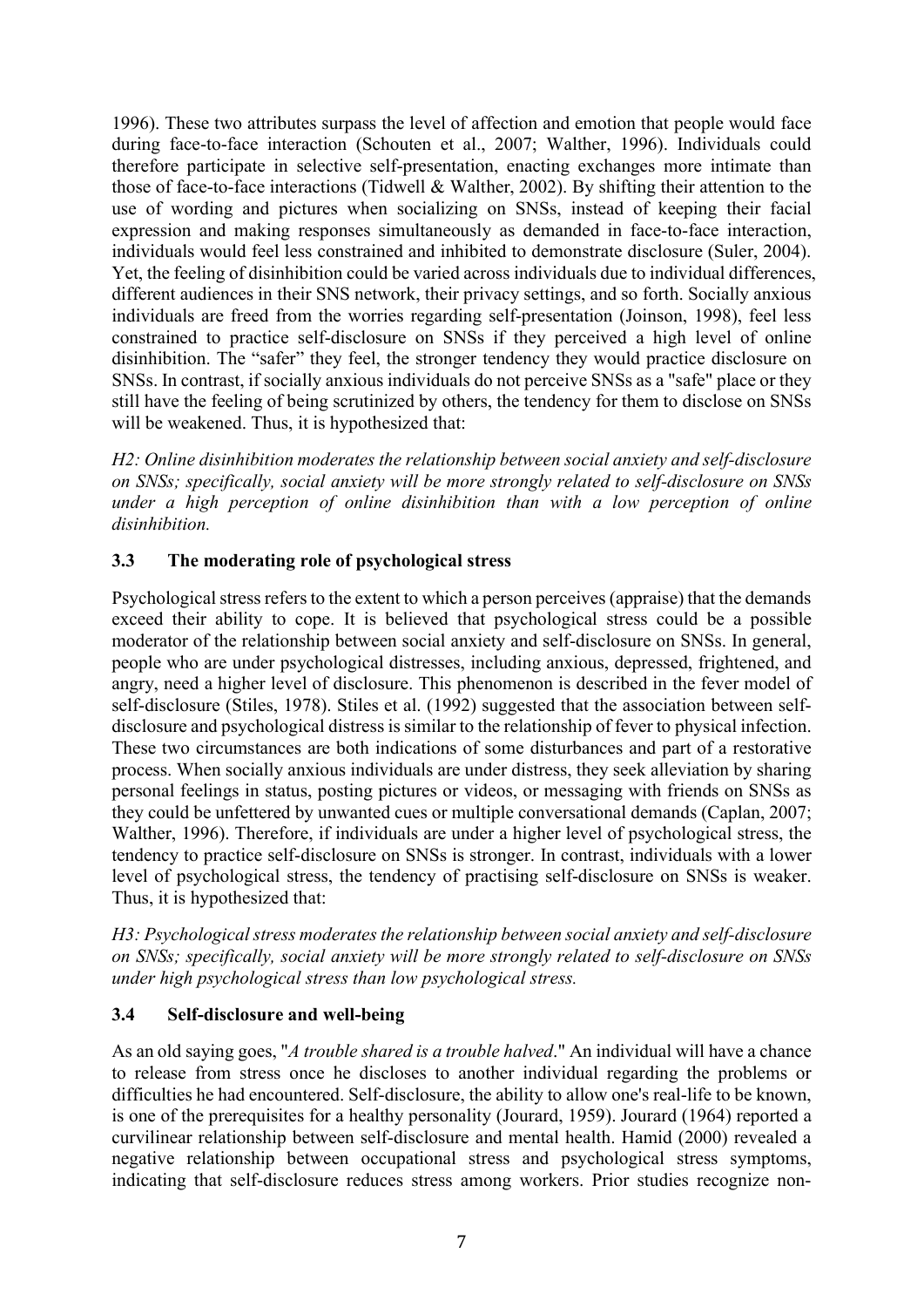discloser are generally more stressful than disclosers and are more vulnerable to physical and psychological health issues (Pennebaker, 1989; Pennebaker & Hoover, 1985). The research suggested that it could be due to the additional psychological efforts needed to inhibit experiences, emotions, and thoughts, especially for those negative and devastating ones. It exerts pressure both cognitively and physically. On the other side, disclosing these experiences are said to be beneficial to individuals even the audiences are anonymous or just papers because it helps to develop and integrate the insights and experiences (Hemenover, 2003; Pennebaker, 1990; Silver et al., 1983; Suedfeld & Pennebaker, 1997).

Disclosing oneself online is found to be beneficial to individuals in prior studies. Donath and Boyd (2004) and Joinson (2008) suggested that a sense of belonging, information, and support could be obtained from SNSs, and individuals could feel linkage with others. Sheldon (2009) reported a positive relationship between social connection and the amount of individual disclosure in public space. Conversation in Instant Messaging is also found to significantly impact the well-being of distressed adolescents (Dolev-Cohen & Barak, 2012). Ledbetter et al. (2011) claimed that self-disclosure predicts relational closeness on Facebook. Lee et al. (2011) further reported that the amount of self-disclosure on SNSs is positively related to subjective well-being. Self-disclosure in the blog is also associated with the number of new friends made and a higher quality of friendship (Tian, 2013). Due to the tendency to be socially inhibited and withdrawn, socially anxious individuals often suffer from developing and sustaining a satisfying relationship, including family, friends, and romance partners (Leary & Kowalski, 1995). Disclose their feelings on SNSs serves as an alternative for them to relieve stress, develop a close relationship, and enhance social approval of one's ideas that are relatively difficult for them to achieve in face-to-face contexts. Thus, it is hypothesized that:

H4: Self-disclosure on SNSs is positively related to well-being.

# 4. METHODOLOGY

# 4.1 Sample and Procedures

An online survey is employed for the current study. Data for testing the model is collected via Qualtrics, an online survey software (https://www.qualtrics.com/). Respondents are recruited via an event created on Facebook, which invites them to participate in an online research study regarding SNSs usage. Facebook is believed to be an appropriate platform for the current study due to its popularity globally. With over 2.7 billion monthly active users as of the second quarter of 2020, Facebook is the biggest social network worldwide. The highly diversified user group on Facebook also helps to present an overall picture of the population.

Interested respondents clicked on the link provided and were directed to the first page of the study and responded to the questions, assessing their demographic information, level of social anxiety, perceived online disinhibition and psychological stress, self-disclosure on SNSs, wellbeing, and other control variables. Before distributing the questionnaire in the main study, a pilot test with 100 Facebook active users was conducted to evaluate the reliability and validity, wordings, and presentation of the questionnaire. After all the necessary adjustments were made, the full-scale data collection was carried out. A total of 267 responses were collected during the two-week data collection period, and 243 complete and valid responses were retained for subsequent analysis.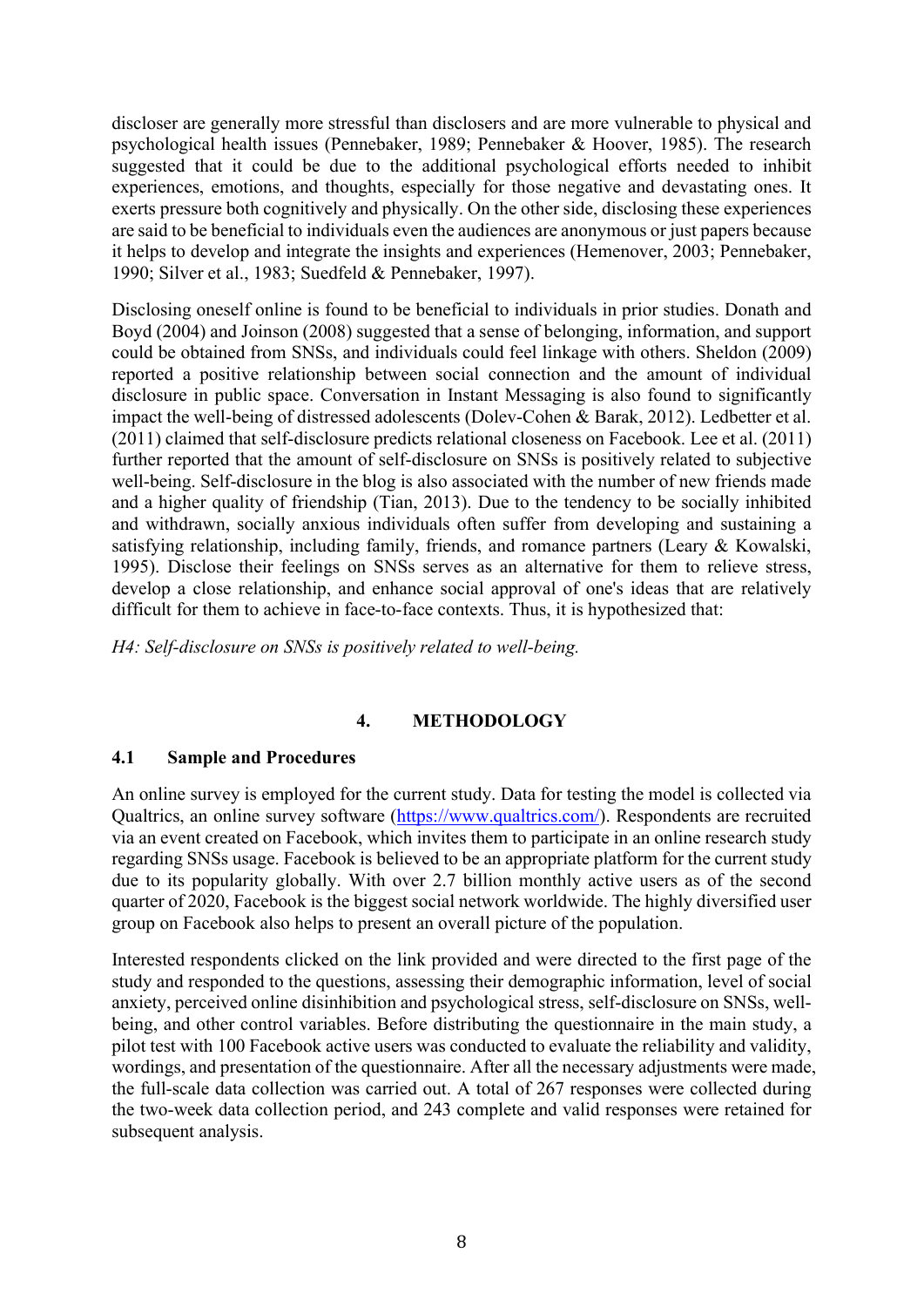## 4.2 Measurement

All measures were borrowed from prior literature, with appropriate modifications in wordings to suit the context of this study. Multi-item measures were used to ensure the validity and reliability of the constructs. All measures were taken on five-point Likert scales, from  $"1 =$ strongly disagree" to "5 = strongly agree". Table 7.1 presents a summary of the constructs and measures used in the current study. Details of the measurement items are listed below.

Social anxiety. To evaluate the respondents' anxiety level across interpersonal and social situations, they were asked to complete the Social Interaction Anxiety Scale (Mattick & Clarke, 1998). Respondents rated on a five-point Likert scale the extent to which they feel each statement is best describing them from 1 (completely disagree) to 5 (completely agree). Items include "I have difficulty making eye contact with others," "I find it difficult to mix comfortably with the people I work with," "I tense up if I meet an acquaintance on the street," etc. Cronbach's alpha of the scale was 0.87.

Self-disclosure on SNSs. To evaluate the respondents' level of self-disclosure on SNSs, they were asked to complete the Self-reported Self-Disclosure Inventory (Bateman et al., 2011). Items were modified to fit and capture the context of SNSs. Respondents rated on a five-point Likert scale the extent to which they feel each statement is best describing them from 1 (completely disagree) to 5 (completely agree). Items include "I frequently express my personal beliefs and opinions with my status, video, or sharing others' articles on Facebook," "I would often share my feelings and thoughts about myself with status, photos, or videos on Facebook," "I would often talk about myself by updating status, sharing photos, videos, or articles on Facebook," etc. Cronbach's alpha of the scale was 0.92.

Online disinhibition. Online disinhibition refers to the psychological state where individuals believe that they are less constrained to exhibit certain behaviour. Based on this definition, Schouten et al. (2007) operationalized a three-item scale to measure the construct. This scale and items were modified to fit the context of SNSs, and two more items were added in this study to improve the overall reliability. Respondents rated on a five-point Likert scale the extent to which they feel each statement is best describing them from 1 (completely disagree) to 5 (completely agree). Items include "I feel less constrained to use certain words than on Facebook in a face-to-face communication," "I feel less restricted to talk about certain things on Facebook than in a face-to-face communication," "I feel freer to talk about things on Facebook than in a face-to-face communication" etc. Cronbach's alpha of the scale was 0.88.

Psychological stress. To evaluate the respondents' level of psychological stress, they were asked to complete the Perceived Stress Scale (PSS) developed by Cohen et al. (1983). Items include a number of direct queries about current levels of experienced stress. Respondents rated on a five-point Likert scale the extent to which they feel each statement is best describing them from 1 (never) to 5 (always). Items include "In the past three months, how often have you… 'been upset because of something that happened unexpectedly?', 'felt that you were unable to control the important things in your life?', 'felt nervous and "stresses?'" etc. Cronbach's alpha of the scale was 0.90.

Well-being. To evaluate the respondents' level of well-being, they were asked to complete the General Health Scale developed by (Shamasunder et al., 1986). Items include a number of direct queries about current levels of psychological well-being. Respondents rated on a fivepoint Likert scale the extent to which they feel each statement is best describing them from 1 (not at all) to 5 (very much). Items include "In the past three months, how often have you… 'lost much sleep over worry?', 'felt constantly under strain?', ' been unable to enjoy your normal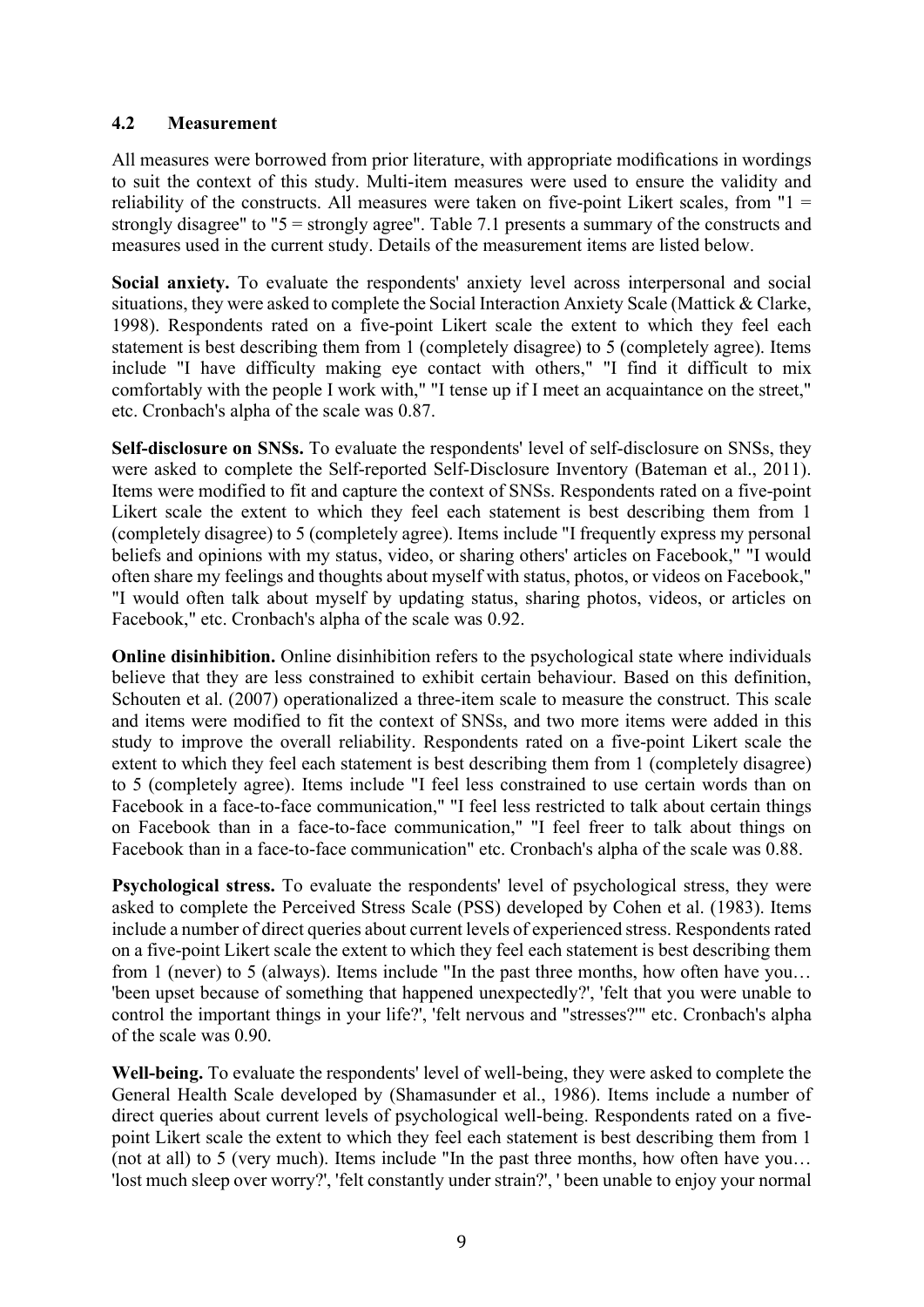day-to-day activities?' etc. Cronbach's alpha of the scale was 0.89. The respondents were also asked to complete the Life Satisfaction Scale developed by (Diener et al., 1985) and indicate the extent to which the statements describe their satisfaction with life in the past three months from 1 (not at all) to 5 (very much). Items include, "In most ways, my life is close to my ideal" and "The conditions of my life are excellent." etc. Cronbach's alpha of the scale was 0.87.

| <b>Table 7.1. Measurement items</b> |                  |                                                                  |  |  |  |  |  |
|-------------------------------------|------------------|------------------------------------------------------------------|--|--|--|--|--|
| <b>Source</b>                       | <b>Item</b>      | <b>Statement</b>                                                 |  |  |  |  |  |
| Social anxiety                      | <b>SA01</b>      | I have difficulty making eye contact with others.                |  |  |  |  |  |
| (Peters et al.,                     | <b>SA02</b>      | I find it difficult to mix comfortably with the people I work    |  |  |  |  |  |
| 2012)                               |                  | with.                                                            |  |  |  |  |  |
|                                     | SA <sub>03</sub> | I tense up if I meet an acquaintance on the street.              |  |  |  |  |  |
|                                     | <b>SA04</b>      | I feel tense if I am alone with just one person.                 |  |  |  |  |  |
|                                     | <b>SA05</b>      | I have difficulty talking with other people.                     |  |  |  |  |  |
|                                     | <b>SA06</b>      | I find it difficult to disagree with another's point of view.    |  |  |  |  |  |
| Self-                               | SNSSD01          | I frequently express my personal beliefs and opinions with my    |  |  |  |  |  |
| disclosure on                       |                  | status, video, or sharing others' articles on Facebook.          |  |  |  |  |  |
| Social                              | SNSSD02          | I would often share my feelings and thoughts about myself        |  |  |  |  |  |
| Networking                          |                  | with status, photos, or videos on Facebook.                      |  |  |  |  |  |
| <b>Sites</b>                        | SNSSD03          | I would often talk about myself by updating status, sharing      |  |  |  |  |  |
| (Bateman et                         |                  | photos, videos, or articles on Facebook.                         |  |  |  |  |  |
| al., 2011)                          | SNSSD04          | My conversation with myself would usually be detailed on         |  |  |  |  |  |
|                                     |                  | Facebook.                                                        |  |  |  |  |  |
|                                     | SNSSD05          | I would usually talk about myself for fairly long periods of     |  |  |  |  |  |
|                                     |                  | time on Facebook.                                                |  |  |  |  |  |
|                                     | SNSSD06          | I would intimately disclose who I really am, openly, and fully   |  |  |  |  |  |
|                                     |                  | in my posts on Facebook.                                         |  |  |  |  |  |
|                                     | SNSSD07          | I would intimately and fully reveal my feelings, thoughts, and   |  |  |  |  |  |
|                                     |                  | values on Facebook.                                              |  |  |  |  |  |
|                                     | SNSSD08          | I would often disclose my personal or intimate thing, such as    |  |  |  |  |  |
|                                     |                  | feelings, thoughts, views, or ideas in status, photos, or shared |  |  |  |  |  |
|                                     |                  | articles without hesitation on Facebook.                         |  |  |  |  |  |
|                                     | SNSSD09          | I feel that I sometimes would not control my self-disclosure of  |  |  |  |  |  |
|                                     |                  | personal or intimate things, such as feelings, opinions, and     |  |  |  |  |  |
|                                     |                  | beliefs on Facebook.                                             |  |  |  |  |  |
|                                     | SNSSD10          | My self-disclosure would be usually frequent on Facebook.        |  |  |  |  |  |
|                                     | SNSSD11          | My self-disclosures would last a long time on Facebook.          |  |  |  |  |  |
| Online                              | OD <sub>01</sub> | I feel less constrained to use certain words on Facebook.        |  |  |  |  |  |
| disinhibition                       | OD <sub>02</sub> | I feel less restricted to talk about certain things on Facebook. |  |  |  |  |  |
| (Schouten et                        | OD <sub>03</sub> | I feel freer to talk about things on Facebook.                   |  |  |  |  |  |
| al., 2007)                          | OD <sub>04</sub> | I feel more comfortable revealing my mood on Facebook.           |  |  |  |  |  |
|                                     | OD <sub>05</sub> | I feel easier to share my thoughts on Facebook.                  |  |  |  |  |  |
| Psychological                       |                  | In the past three months, how often have you                     |  |  |  |  |  |
| stress                              | ST <sub>01</sub> | felt that you were unable to control the important things in     |  |  |  |  |  |
| (Cohen et al.,                      |                  | your life?                                                       |  |  |  |  |  |
| 1983)                               | ST <sub>02</sub> | felt unconfident about your ability to handle your personal      |  |  |  |  |  |
|                                     |                  | problems?                                                        |  |  |  |  |  |
|                                     | ST <sub>03</sub> | felt that things were not going your way?                        |  |  |  |  |  |
|                                     | <b>ST04</b>      | felt difficulties were piling up so high that you could not      |  |  |  |  |  |
|                                     |                  | overcome them?                                                   |  |  |  |  |  |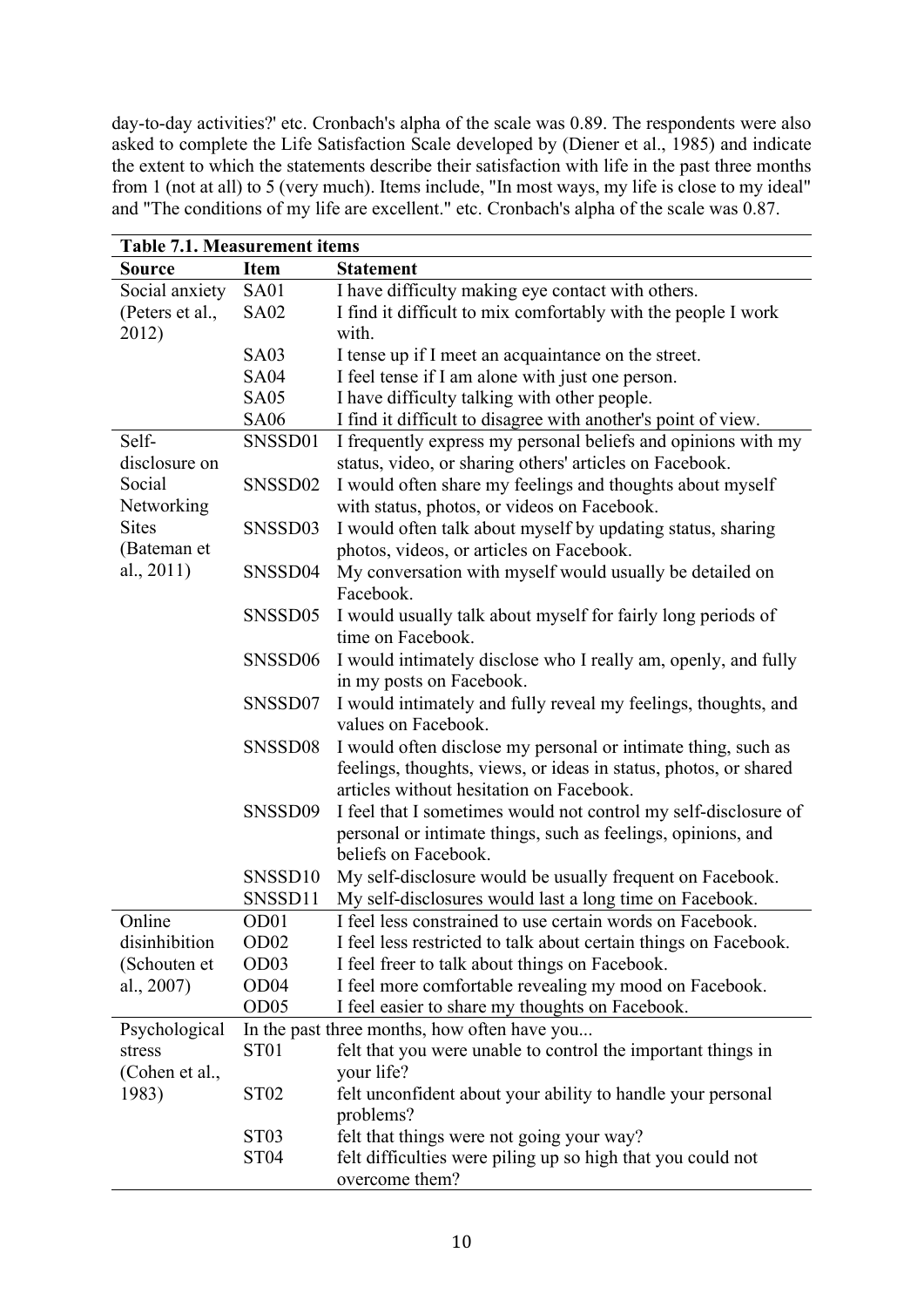| Well-being      | In the past three months, how often have you |                                                              |  |  |
|-----------------|----------------------------------------------|--------------------------------------------------------------|--|--|
| (General        | GH01                                         | lost much sleep over worry?                                  |  |  |
| health)         | GH <sub>02</sub>                             | felt constantly under strain?                                |  |  |
| (Shamasunder    | GH <sub>03</sub>                             | been unable to enjoy your normal day-to-day activities?      |  |  |
| et al., 1986)   | GH04                                         | been feeling unhappy or depressed?                           |  |  |
|                 | GH <sub>05</sub>                             | been feeling unreasonably unhappy, all things considered?    |  |  |
| Well-being      | In the past three months, how often have you |                                                              |  |  |
| (Life)          | LS <sub>01</sub>                             | In most ways, my life is close to my ideal.                  |  |  |
| satisfaction)   | LS02                                         | The conditions of my life are excellent.                     |  |  |
| (Diener et al., | LS <sub>03</sub>                             | I am satisfied with life.                                    |  |  |
| 1985)           | LS04                                         | So far, I have gotten the important things I want in life.   |  |  |
|                 | LS05                                         | If I could live my life over, I would change almost nothing. |  |  |

# 4.3 Control variables

Face-to-face self-disclosure. Face-to-face self-disclosure is controlled for the possible confound in the model. An individual who is willing to disclose during face-to-face interaction might also be willing to disclose on SNSs. To evaluate the respondents' level of face-to-face self-disclosure, they were asked to complete the Self-reported Self-disclosure Inventory (Faceto-face) developed by Schouten et al. (2007). Respondents rated on a five-point Likert scale the extent to which they feel each statement is best describing them from 1 (completely disagree) to 5 (completely agree). Items include "I would often talk about myself," "I would usually talk about myself for fairly long periods of time.", "I would often share my feelings and thoughts about myself," etc.

Extroversion. The personality trait -extroversion is also controlled in the model. An individual who is more extroverted might have a stronger tendency to practice SNS self-disclosure as they treat socializing with friends as a way of re-energize themselves. To evaluate the respondents' trait extroversion, they were asked to complete the Big Five Personality Trait Assessment develops by Donnellan et al. (2006). Respondents rated on a five-point Likert scale the extent to which they feel each statement is best describing them from 1 (completely disagree) to 5 (completely agree). Items include "I see myself as someone who... is extraverted, enthusiastic, is reserved, quiet (Reverse code)".

Prior studies have found inconsistency regarding the impact of gender (Dimond & Hellkamp, 1969; Dindia & Allen, 1992; Jourard & Lasakow, 1958; Kobocow et al., 1983; Shapiro & Swensen, 1977). Studies regarding other demographic characteristics such as race, ethnic group, social class, and regions also yielded divergent findings (Jaffee & Polansky, 1962; Lewin, 1948; Mayer, 1967; Tulkin, 1970). Therefore, to avoid possible confounding effects, demographic variables (gender, age, work experience, job nature, and SNS experience) were controlled for the criterion variables.

### 5. MODEL ESTIMATION

### 5.1 Demographic data and correlations

Data analysis was performed using SPSS. Tables 2 and 3 reports the mean, standard deviation, and correlation of the demographic variables, focal constructs, and control variables.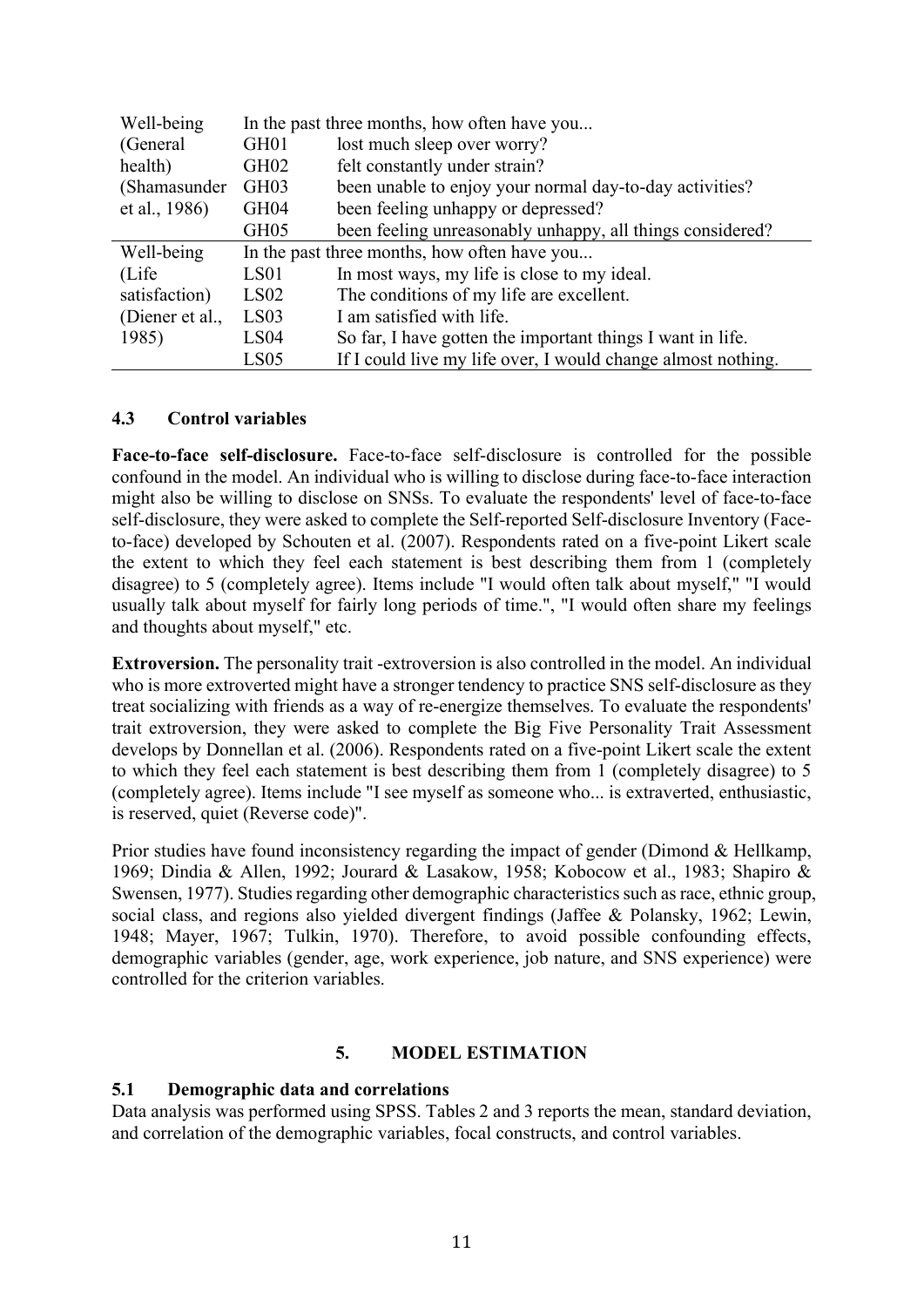| Table 7.2. Demographic statistics of the respondents $(n=234)$ |                              |                |                |  |  |  |  |
|----------------------------------------------------------------|------------------------------|----------------|----------------|--|--|--|--|
| <b>Measure</b>                                                 | Value                        | Frequency      | Percentage (%) |  |  |  |  |
| Gender                                                         | Male                         | 120            | 51.3           |  |  |  |  |
|                                                                | Female                       | 114            | 48.7           |  |  |  |  |
| Age                                                            | < 18                         | 8              | 3.4            |  |  |  |  |
|                                                                | 18-25                        | 206            | 88.0           |  |  |  |  |
|                                                                | 26-35                        | 13             | 5.6            |  |  |  |  |
|                                                                | 36-45                        | 5              | 2.1            |  |  |  |  |
|                                                                | 46-55                        | $\overline{2}$ | .9             |  |  |  |  |
| Working experience                                             | $\leq$ lyear                 | 87             | 37.2           |  |  |  |  |
|                                                                | 1-2year                      | 92             | 39.2           |  |  |  |  |
|                                                                | 3-5year                      | 46             | 19.7           |  |  |  |  |
|                                                                | $>6$ year                    | 9              | 3.8            |  |  |  |  |
| Job nature                                                     | Education                    | 77             | 32.9           |  |  |  |  |
|                                                                | Construction                 | 5              | 2.1            |  |  |  |  |
|                                                                | Wholesale & Retail Trade     | 10             | 4.3            |  |  |  |  |
|                                                                | Hotels & Restaurants         | 8              | 3.4            |  |  |  |  |
|                                                                | Information & Communications | 13             | 5.6            |  |  |  |  |
|                                                                | <b>Financial Services</b>    | 15             | 6.4            |  |  |  |  |
|                                                                | <b>Business Services</b>     | 19             | 8.1            |  |  |  |  |
|                                                                | Other                        | 87             | 37.2           |  |  |  |  |
| SNS experience                                                 | $\leq$ lyear                 | $\mathbf{1}$   | $\cdot$        |  |  |  |  |
|                                                                | 1-2year                      | 14             | 6.0            |  |  |  |  |
|                                                                | 3-5year                      | 151            | 64.5           |  |  |  |  |
|                                                                | $>6$ year                    | 68             | 29.1           |  |  |  |  |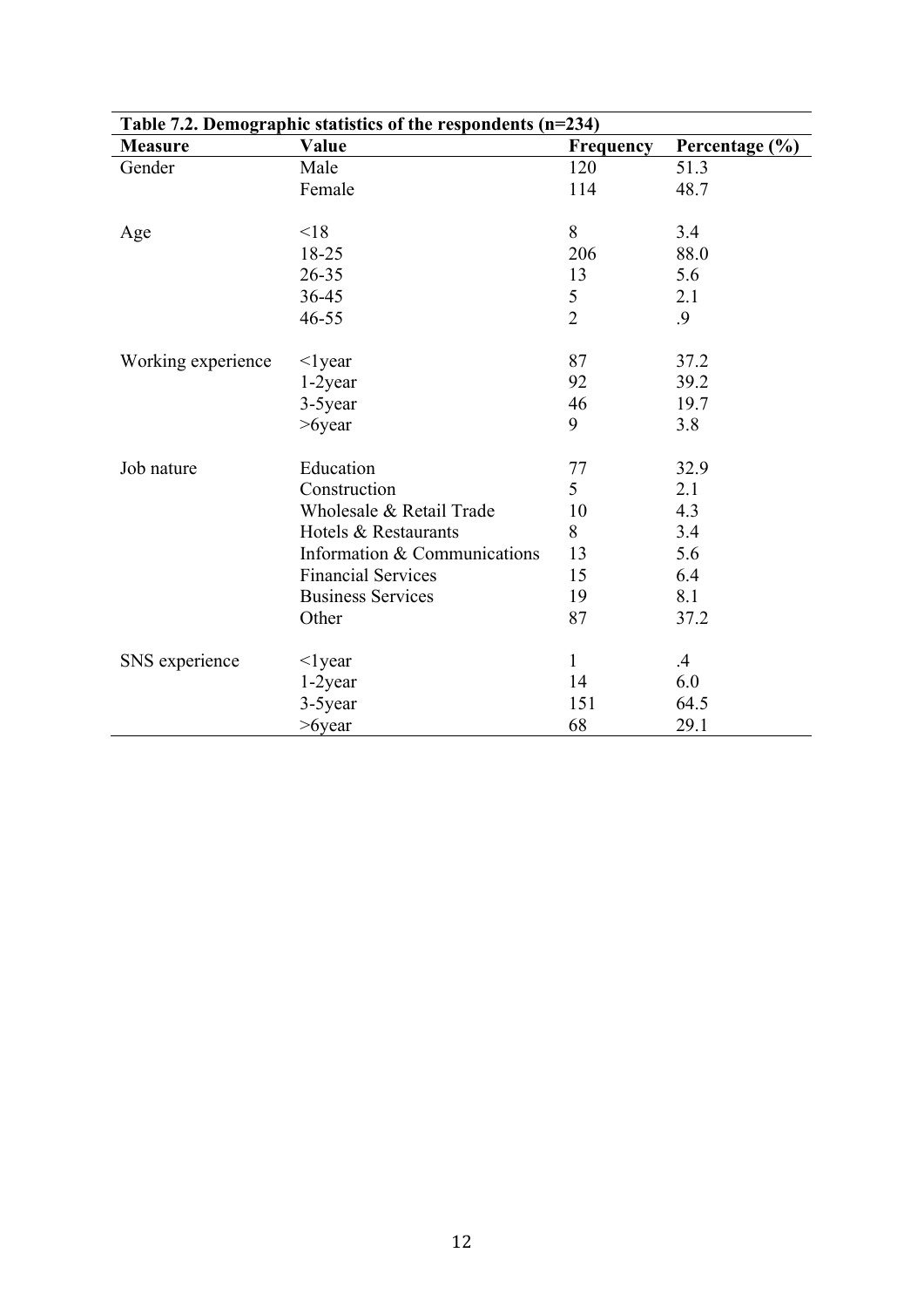| <b>Table 7.3. Descriptive Statistics and Correlations</b> |            |           |           |                   |           |             |           |                   |              |              |              |              |             |          |
|-----------------------------------------------------------|------------|-----------|-----------|-------------------|-----------|-------------|-----------|-------------------|--------------|--------------|--------------|--------------|-------------|----------|
|                                                           | Mean SD    |           | <b>SA</b> | <b>OD</b>         | <b>ST</b> | <b>SNSS</b> | <b>GH</b> | LS                | <b>GENDE</b> | <b>AGE</b>   | <b>JOBEX</b> | <b>SNSEX</b> | <b>FTFS</b> | $\bf{E}$ |
|                                                           |            |           |           |                   |           | D           |           |                   | $\bf R$      |              | ${\bf P}$    | ${\bf P}$    | D           | X        |
| <b>SA</b>                                                 | 2.653      | .836      |           |                   |           |             |           |                   |              |              |              |              |             |          |
| <b>OD</b>                                                 | 3.181      | .842      | $.254**$  |                   |           |             |           |                   |              |              |              |              |             |          |
| <b>ST</b>                                                 | 3.014      | .907      | $.419**$  | $.176*$<br>$\ast$ |           |             |           |                   |              |              |              |              |             |          |
| <b>SNSSD</b>                                              | 2.904      | .850      | $.327**$  | $.515*$<br>$\ast$ | $.204**$  |             |           |                   |              |              |              |              |             |          |
| <b>GH</b>                                                 | 2.764      | .213      | $.367**$  | $.166*$<br>$\ast$ | $.608**$  | $.206**$    |           |                   |              |              |              |              |             |          |
| LS                                                        | 2.956      | .845      | 0.002     | $.139*$           | $.240**$  | $.220**$    | $.180**$  |                   |              |              |              |              |             |          |
| <b>GENDE</b><br>$\bf{R}$                                  | 0.51       | .501      | $-0.059$  | $-.039$           | $-.062$   | $-.051$     | $-.013$   | .080              |              |              |              |              |             |          |
| <b>AGE</b>                                                | 27.67<br>8 | 5.67<br>8 | 0.057     | $.136*$           | .047      | $.112*$     | $.113*$   | .065              | 0.1          |              |              |              |             |          |
| <b>JOBEXP</b>                                             | 3.372      | .484      | $-0.084$  | $.154*$<br>$\ast$ | .009      | $.137*$     | .076      | .037              | $.192**$     | $.448*$<br>∗ |              |              |             |          |
| <b>SNSEXP</b>                                             | 3.575      | .407      | $.193**$  | $-.004$           | $-.081$   | .038        | $-.101$   | $-.041$           | .071         | $-.056$      | $.117*$      |              |             |          |
| <b>FTFSD</b>                                              | 2.305      | .699      | $-.129*$  | $-.015$           | $-.063$   | $.123*$     | $-.026$   | .092              | $.141*$      | $-.113*$     | .001         | $-.01$       |             |          |
| EX                                                        | 2.976      | 1.02      | $.359**$  | .034              | $.253**$  | .091        | $.187**$  | $.176*$<br>$\ast$ | $.120*$      | $-.110*$     | .007         | .083         | $.329**$    |          |

Note: SA= Social Anxiety; OD=Online Disinhibition; ST=Psychological Stress; SNSSD=Self-disclosure on Social Networking Sites; GH=Wellbeing (General Health); LS=Well-being (Life Satisfaction); GENDER=Gender; AGE=Age; JOBEXP=Job Experience; SNSEXP=SNS Experience; FTFSD=Face-to-face Self-disclosure; EX=Extroversion

\*\* Correlation is significant at the 0.01 level (1-tailed). \* Correlation is significant at the 0.05 level (1-tailed).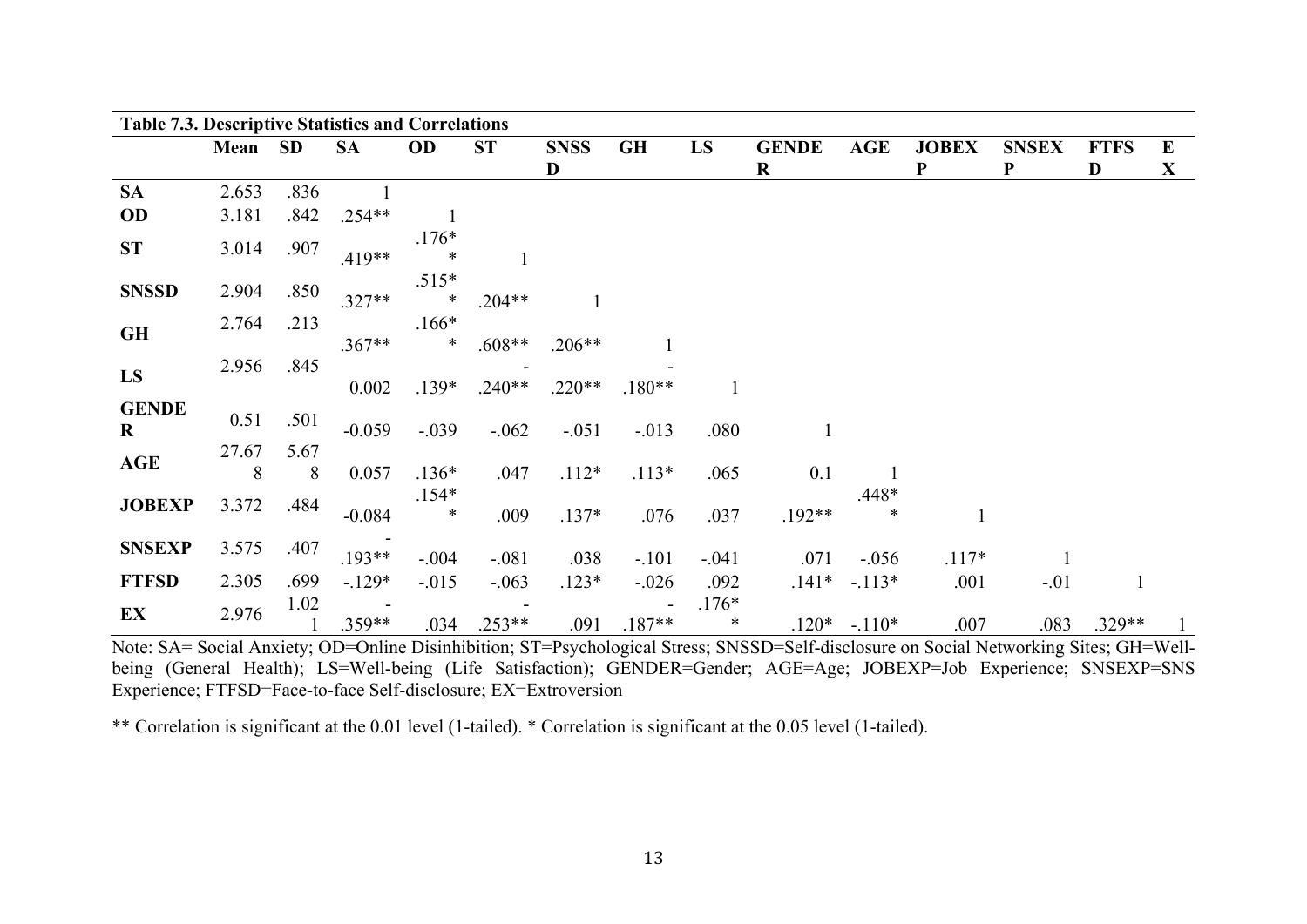### 5.2 Hypotheses testing

To test hypothesis 1, a hierarchical regression analysis was used. The result was reported in Table 7.4. In the M1 column, control variables were input, including gender, age, job experience, SNS experience, extroversion, and face-to-face self-disclosure. In the M2 column, social anxiety was input as the predictor. As shown in the M1 column, several control variables were significantly positively related to self-disclosure on SNSs, gender (p<.01), and age and face-to-face self-disclosure  $(p<0.05)$ . In the M2 column, social anxiety was significantly positively related to self-disclosure on SNS ( $\beta$ =.367, p<.01), hypothesis 1 is statistically supported.

| Table 7.4. Results of Hierarchical Regression Analysis <sup>a</sup> |                                                 |                |  |  |  |  |
|---------------------------------------------------------------------|-------------------------------------------------|----------------|--|--|--|--|
|                                                                     | Dependent variable: Self-                       |                |  |  |  |  |
|                                                                     | disclosure on Social Networking<br><b>Sites</b> |                |  |  |  |  |
|                                                                     |                                                 |                |  |  |  |  |
|                                                                     | $\mathbf{M}1$                                   | M <sub>2</sub> |  |  |  |  |
| <b>Control Variables</b>                                            |                                                 |                |  |  |  |  |
| Gender                                                              | $.090**$                                        | .072           |  |  |  |  |
| Age                                                                 | $.131*$                                         | $.126*$        |  |  |  |  |
| Job experience                                                      | $-.092$                                         | $-.112$        |  |  |  |  |
| SNS experience                                                      | .096                                            | $-.103$        |  |  |  |  |
| Extroversion                                                        | .105                                            | $.213**$       |  |  |  |  |
| Face-to-face self-disclosure                                        | $.136*$                                         | $.045*$        |  |  |  |  |
| Independent variable                                                |                                                 |                |  |  |  |  |
| Social anxiety                                                      |                                                 | $.367**$       |  |  |  |  |
| d.f.                                                                | 226                                             | 225            |  |  |  |  |
| $R^2$                                                               | .128                                            | .241           |  |  |  |  |
| Adjusted $R^2$                                                      | .102                                            | .214           |  |  |  |  |
| $\Delta R^2$                                                        | $.128**$                                        | $.113**$       |  |  |  |  |
| <sup>a</sup> Standardised regression coefficients are shown.        |                                                 |                |  |  |  |  |
| $*_{p<.05}$                                                         |                                                 |                |  |  |  |  |
| ** $p<.01$                                                          |                                                 |                |  |  |  |  |

To test hypotheses 2 and 3, a moderated regression analysis was employed. Results were reported in Tables 7.5 and 7.6. In Table 7.5, control variables were input in the M1 column, including gender, age, job experience, SNS experience, extroversion, and face-to-face selfdisclosure. In the M2 column, the main effect (social anxiety) and the moderator (online disinhibition) were entered, and in the M3 column, the interaction (social anxiety x online disinhibition) was input. The variables used in the interaction term were centred to reduce multicollinearity problems (Aiken & West, 1991) and facilitate interpretation of the interaction pattern (Cohen, Cohen, West, & Aiken, 2003).

As shown in the M1 column (in Table 7.5 and 7.6), several control variables were significantly positively related to self-disclosure on SNSs, age (p<.01), and face-to-face self-disclosure (p <.05). In the M2 column of Table 7.5, society anxiety ( $\beta$ =.267, p <.01) and online disinhibition ( $\beta = 376$ ,  $p < 01$ ) were significantly positively related to self-disclosure on SNSs, and in the M3 column, the interaction effect (social anxiety x online disinhibition) was also statistically significant ( $\beta$ =.167, p<.01), hypothesis 2 is statistically thereby supported.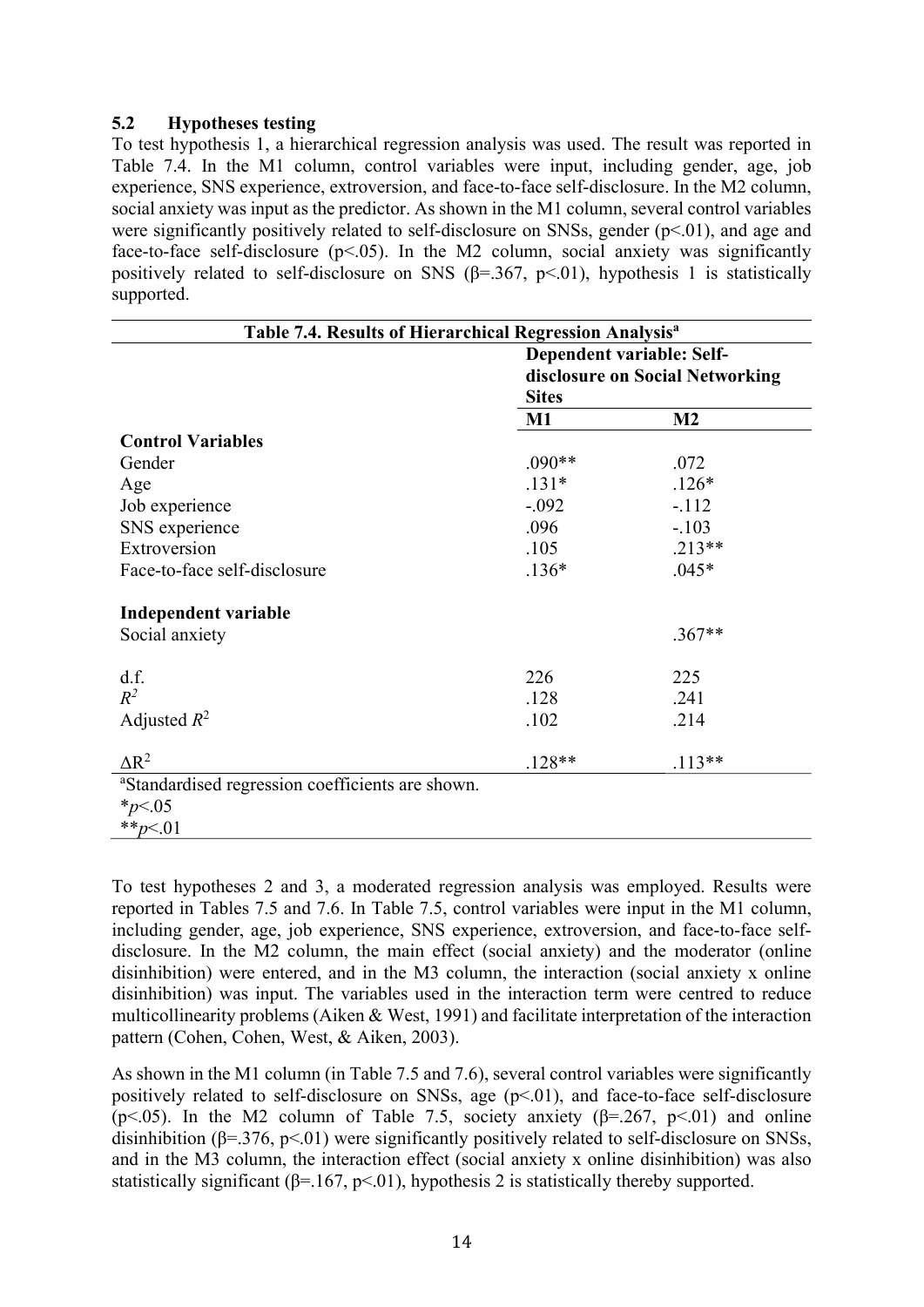|                                                                                     | Dependent variable: Self-disclosure on     |                      |                      |  |
|-------------------------------------------------------------------------------------|--------------------------------------------|----------------------|----------------------|--|
|                                                                                     | <b>Social Networking Sites<sup>a</sup></b> |                      |                      |  |
|                                                                                     | $M1$                                       | M <sub>2</sub>       | M3                   |  |
| <b>Control Variables</b>                                                            |                                            |                      |                      |  |
| Gender                                                                              | .090                                       | .055                 | .042                 |  |
| Age                                                                                 | $.131**$                                   | .054                 | .053                 |  |
| Job experience                                                                      | $-.092$                                    | $-.056$              | $-.039$              |  |
| SNS experience                                                                      | .096                                       | $.113*$              | $.127*$              |  |
| Extroversion                                                                        | .105                                       | $.162**$             | $.156*$              |  |
| Face-to-face self-disclosure                                                        | $.136*$                                    | $.133**$             | $.162**$             |  |
| Independent variable & Moderator<br>Social anxiety (IV)<br>Online disinhibition (M) |                                            | $.267**$<br>$.376**$ | $.238**$<br>$.384**$ |  |
| Independent variable x Moderator<br>Social anxiety x Online disinhibition           |                                            |                      | $.167**$             |  |
| d.f.                                                                                | 226                                        | 224                  | 223                  |  |
| $R^2$                                                                               | .128                                       | .360                 | .385                 |  |
| Adjusted $R^2$                                                                      | .102                                       | .334                 | .357                 |  |
| $\Delta R^2$                                                                        | $.128**$                                   | $.232**$             | $.025**$             |  |
| <sup>a</sup> Standardised regression coefficients are shown.                        |                                            |                      |                      |  |
| $*_{p<.05}$                                                                         |                                            |                      |                      |  |
| ** $p<.01$                                                                          |                                            |                      |                      |  |

### Table 7.5. Results of Moderated Regression Analysis<sup>a</sup>

On the contrary, in Table 7.6, the moderating effect of psychological stress was not significant. In the M2 column, society anxiety ( $\beta$ =.322, p<.01) was significantly positively related to selfdisclosure on SNSs, while psychological stress ( $\beta$ =.118, p>.05) was not significant. In the M3 column, the interaction effect (social anxiety x psychological stress) was also not significant ( $\beta$ =.015, p>.05). Hypothesis 3 is statistically not supported.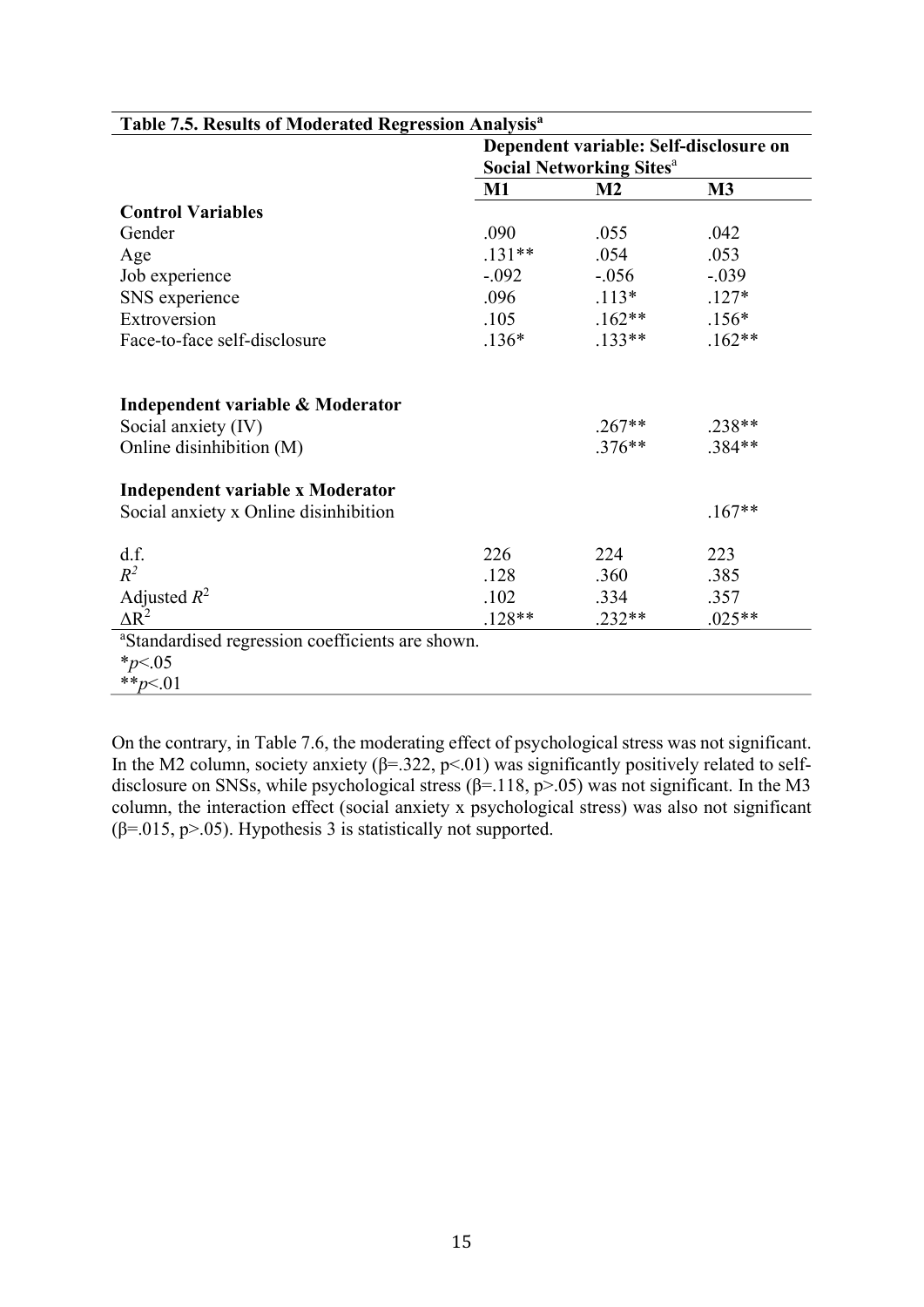|                                                                                     | Dependent variable: Self-disclosure on |                  |                  |  |
|-------------------------------------------------------------------------------------|----------------------------------------|------------------|------------------|--|
|                                                                                     | <b>Social Networking Sitesa</b>        |                  |                  |  |
|                                                                                     | $M1$                                   | M <sub>2</sub>   | M3               |  |
| <b>Control Variables</b>                                                            |                                        |                  |                  |  |
| Gender                                                                              | .090                                   | .055             | .042             |  |
| Age                                                                                 | $.131**$                               | .054             | .053             |  |
| Job experience                                                                      | $-.092$                                | $-.056$          | $-.039$          |  |
| SNS experience                                                                      | .096                                   | $.113*$          | $.127*$          |  |
| Extroversion                                                                        | .105                                   | $.162**$         | $.156*$          |  |
| Face-to-face self-disclosure                                                        | $.136*$                                | $.133**$         | $.162**$         |  |
| Independent variable x Moderator<br>Social anxiety (IV)<br>Psychological stress (M) |                                        | $.322**$<br>.117 | $.321**$<br>.118 |  |
| <b>IV x MO</b>                                                                      |                                        |                  | .015             |  |
| Social anxiety x Psychological stress                                               |                                        |                  |                  |  |
| d.f.                                                                                | 226                                    | 224              | 223              |  |
| $R^2$                                                                               | .128                                   | .223             | .219             |  |
| Adjusted $R^2$                                                                      | .102                                   | .223             | .219             |  |
| $\Delta R^2$                                                                        | $.128**$                               | $.124**$         | .000             |  |
| <sup>a</sup> Standardised regression coefficients are shown.                        |                                        |                  |                  |  |
| $*_{p<.05}$                                                                         |                                        |                  |                  |  |
| ** $p<.01$                                                                          |                                        |                  |                  |  |

Table 7.6. Results of Moderated Regression Analysis<sup>a</sup>

To test hypothesis 4, a hierarchical regression analysis was used. The result was reported in Table 7.7. In the M1 column, control variables were input, including gender, age, job experience, SNS experience, extroversion, and face-to-face self-disclosure. In the M2 column, self-disclosure on SNS was input as the predictor. As shown in the M1 column, several control variables were significantly positively related to self-disclosure on SNSs, gender, job nature  $(p<.01)$ , and age and face-to-face self-disclosure  $(p<.05)$ . In the M2 column, social anxiety was significantly positively related to self-disclosure on SNS ( $\beta$ =.367, p<.01), hypothesis 1 is statistically supported.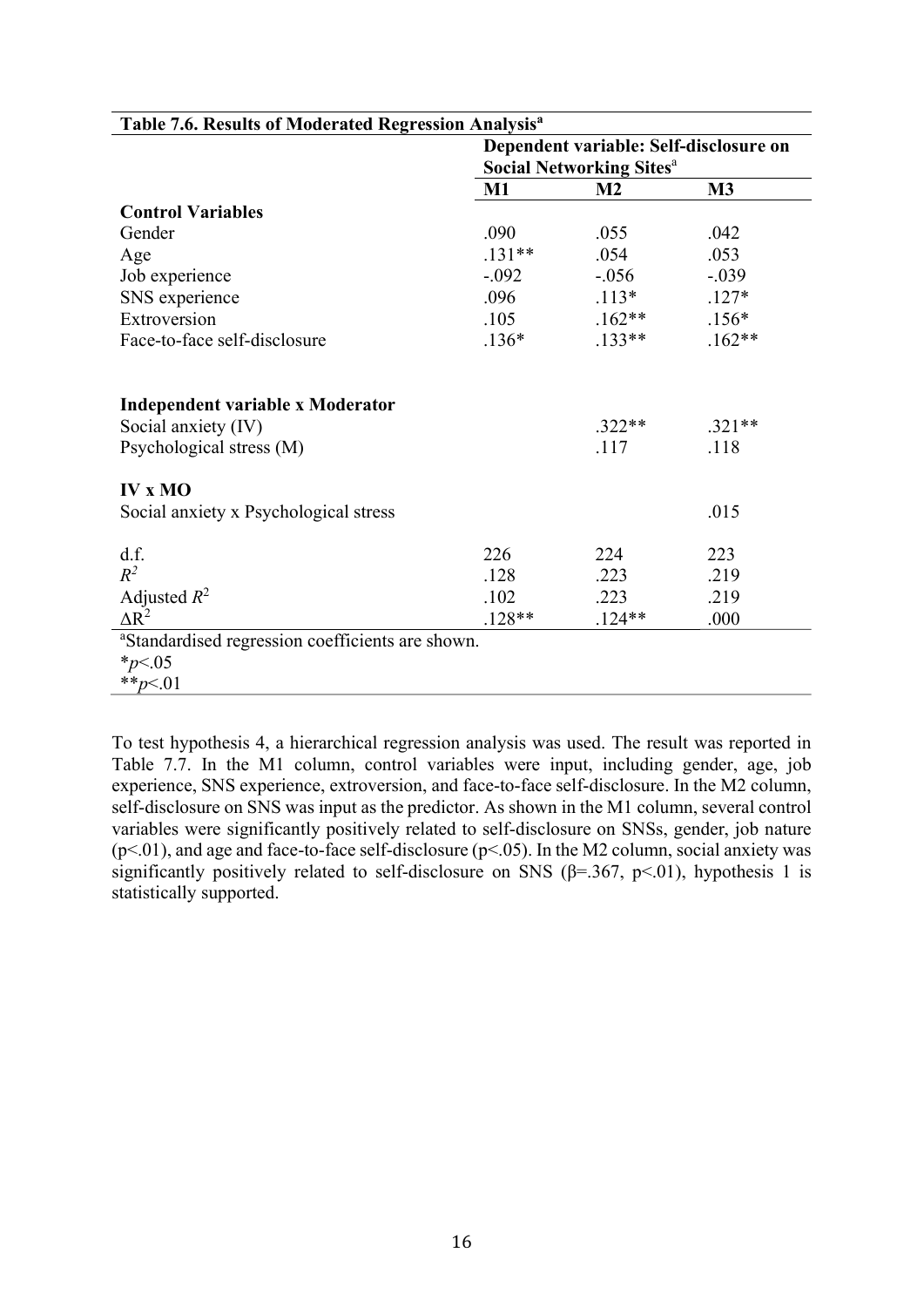| Table 7.7. Results of Hierarchical Regression Analysis <sup>a</sup> |                                |                            |                               |  |  |  |  |
|---------------------------------------------------------------------|--------------------------------|----------------------------|-------------------------------|--|--|--|--|
|                                                                     | Dependent variable: Well-being |                            |                               |  |  |  |  |
|                                                                     | $M1$                           | M2a<br>(General<br>health) | (Life<br>M2a<br>satisfaction) |  |  |  |  |
| <b>Control Variables</b>                                            |                                |                            |                               |  |  |  |  |
| Gender                                                              | $.090**$                       | .072                       | .072                          |  |  |  |  |
| Age                                                                 | $.131*$                        | $.126*$                    | $.126*$                       |  |  |  |  |
| Job experience                                                      | $-.092$                        | $-.112$                    | $-112$                        |  |  |  |  |
| SNS experience                                                      | .096                           | $-.103$                    | $-.103$                       |  |  |  |  |
| Extroversion                                                        | .105                           | $.213**$                   | $.213**$                      |  |  |  |  |
| Face-to-face self-disclosure                                        | $.136*$                        | $.045*$                    | $.045*$                       |  |  |  |  |
| Independent variable                                                |                                |                            |                               |  |  |  |  |
| Self-disclosure on Social Networking Sites                          |                                | $.206**$                   | $.220**$                      |  |  |  |  |
| d.f.                                                                | 226                            | 225                        | 225                           |  |  |  |  |
| $R^2$                                                               | .128                           | .203                       | .189                          |  |  |  |  |
| Adjusted $R^2$                                                      | .102                           | .183                       | .162                          |  |  |  |  |
| $\Delta R^2$                                                        | $.128**$                       | $.075*$                    | $.061*$                       |  |  |  |  |
| <sup>a</sup> Standardised regression coefficients are shown.        |                                |                            |                               |  |  |  |  |
| $*_{p<.05}$                                                         |                                |                            |                               |  |  |  |  |
| ** $p<.01$                                                          |                                |                            |                               |  |  |  |  |

### 6. DISCUSSION

This study explores the effects of social anxiety on self-disclosure on Social Networking Sites and how such a relationship could be altered by two contextual factors: online disinhibition and psychological stress. The data analysis shows that individuals with a higher level of social anxiety have a higher preference to practice self-disclosure on Social Networking Sites. The empirical result suggested that socially anxious individuals have a higher tendency to seek a communication platform that makes them feel safe. Since disclosures on SNSs could be prepared ahead or postponed, socially anxious individuals could choose the most favorable type of presentation to reveal their feelings or thoughts. Such communication mechanisms help individuals disclose more, seek affiliation, and build a closer relationship. As a result, practising self-disclosure on SNSs leads to well-being and mitigates social anxiety's negative impacts.

Empirical findings also support the proposed moderating effect of online disinhibition. The effect of social anxiety on self-disclosure is stronger when one has a high perception of online disinhibition than in a low perception of online disinhibition. The feeling of online disinhibition could suppress the level of affection and emotion that people would face during face-to-face interaction. In an SNSs setting, people could shift their attention from facial expression and make responses simultaneously to better use words, symbols, pictures, and videos. Such cognitive reallocation offers socially anxious users better control over their self-presentation, leading them to feel more secure in self-disclosing (Peter & Valkenburg, 2006; Schouten et al., 2007; Wang et al., 2011). As a result, it encourages users to engage in personal and relational optimization and allows individuals to "self-actualize." People become freer to talk about their opinions, relieve their emotions, and connect with others.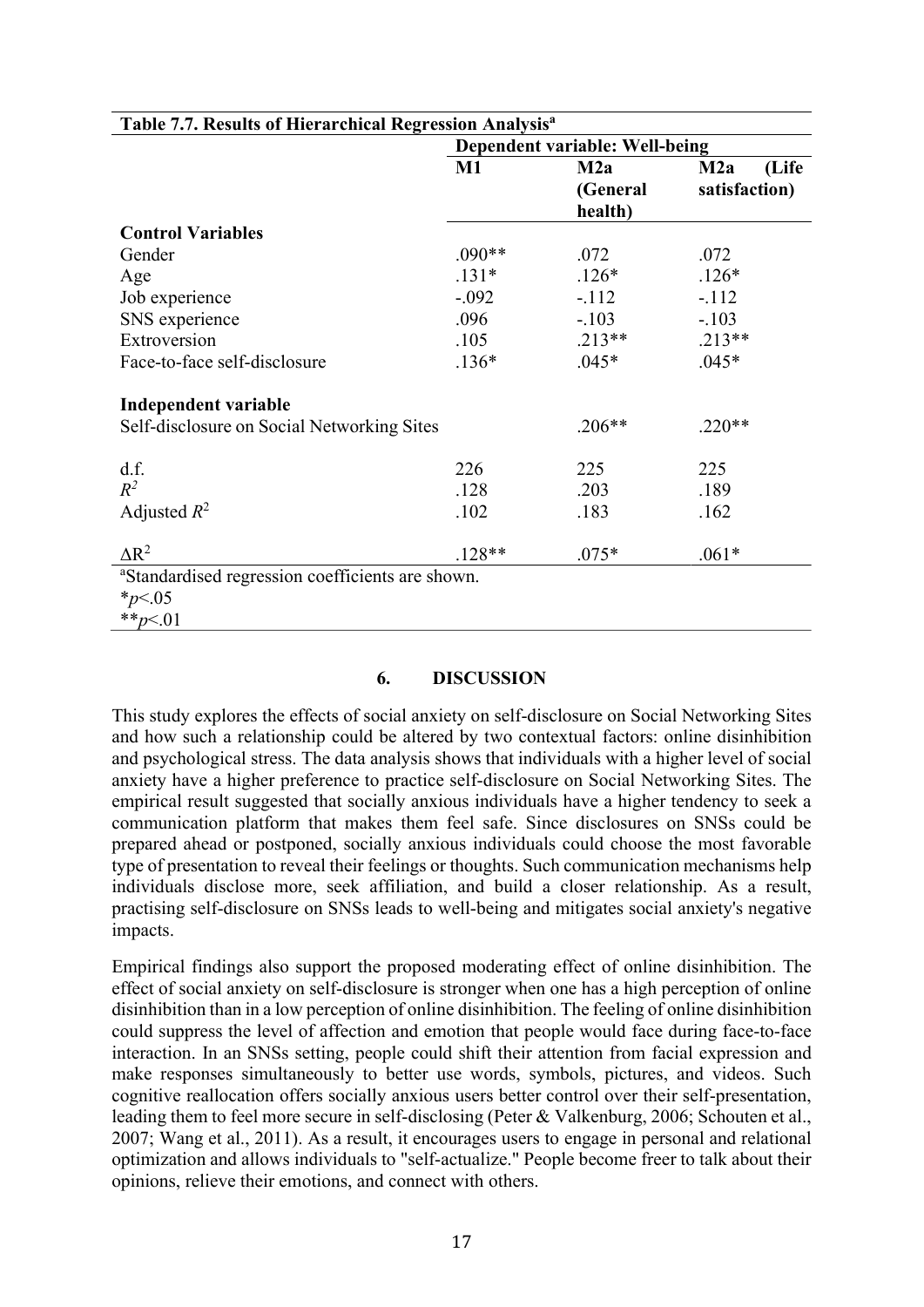Empirical findings do not support the proposed moderating effect of psychological stress. The finding fails to confirm the assumption stated in the fever model of self-disclosure, which suggests that people disclosure more when they are under distress. Several possible explanations might address the result. First, this study adopted the general term "psychological stress" as the moderator and measured the respondent's general perception of stress without identifying the types of stressors. Such measurement might influence the result as people might have different approaches to deal with different stressors (i.e., academic, work, family conflicts, etc.). For example, people enter a flight-or-fight mode when they encounter distress. Some might opt to escape from the distress by engaging in other activities and distancing themselves from the stressor (rather than talk about it), while some might try to cope with it directly. In our sample, respondents might prefer the avoidance practice instead of practising disclosure to alleviate the distress. Furthermore, distress might obliterate the confidence of self-presentation and willingness to disclose among socially anxious individuals, exerting additional fear of humiliating oneself on them and discouraging their tendency to disclose. As a result, socially anxious individuals might hide their distress instead of seeking assistance from others. The proposed moderating effect is, therefore, not supported.

### 7. IMPLICATIONS

### 7.1 Theoretical Implications

The current study has demonstrated a coherent result with prior studies (Caplan, 2007; Mazalin & Moore, 2004; McKenna & Bargh, 2000), confirming that social anxiety is one of the dominant factors influencing the pattern of online communication. People who are high in social anxiety generally have a preference towards online communication (Peter et al., 2005; Wang et al., 2011) and revealed that the boundary does not only limit to instant messaging, blogs, but also social networking sites.

The significant moderation result of online disinhibition confirmed that the characteristics of hyperpersonal communication in computer-medicated-communication (CMC) extend to SNSs and produce certain effects in the prediction of the association between social anxiety and selfdisclosure on SNSs. The more socially anxious respondents are, the more likely they prefer online communication, and if there is a stronger feeling of disinhibition, a greater level of disclosure from socially anxious individuals is expected. In both illustrations, the findings align with the discussion that CMC helps alleviate the impact of social anxiety and enriches interpersonal interaction. These results provide certain supports to the general propositions of hyperpersonal communication and extend the generalizability of the theory, implying that hyperpersonal effects are built upon the disinhibition nature of the communication tools. Such implications could be used for predicting other communication technologies or Internet behaviours, such as cyberbullying (Chan et al., 2019) and sexting (Maheux et al., 2020).

On the other hand, the result failed to support the moderating effect of psychological stress on social anxiety, and self-disclosure on SNS is surprising. The hypothesis is built based on both real-world observation and the fever model's proposition, where distress would create a stronger impulse for people to practice self-disclosure to relieve stress. The fact that psychological stress has no effect on the relationship between social anxiety and SNS selfdisclosure is inquisitive and warrants further exploration into the boundaries of such preposition.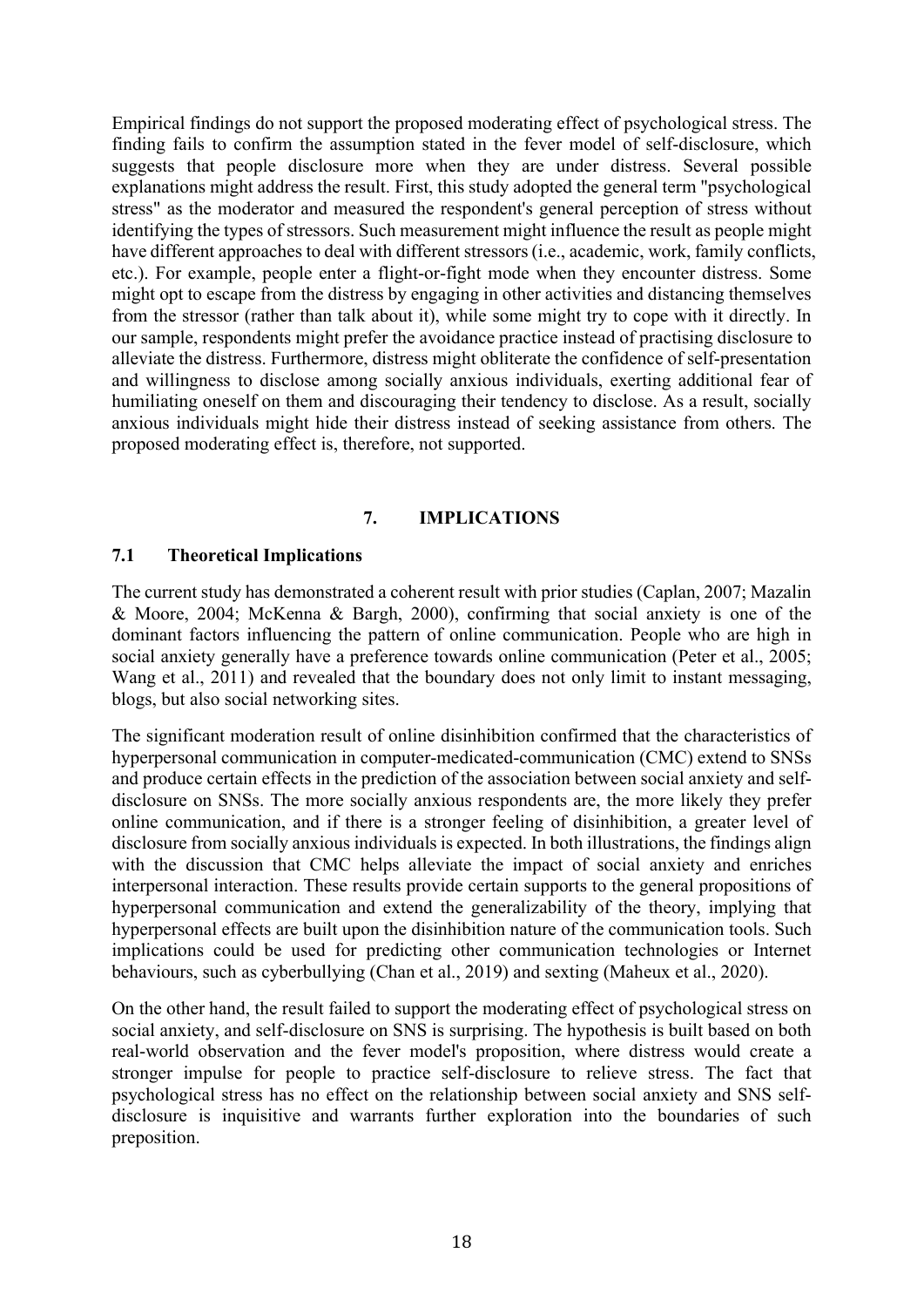# 7.2 Managerial Implications

This study has several implications for practice. The results suggested that socially anxious people would generally engage in self-disclosure on SNSs, as they feel less constrained and tense in an online context when comparing with face-to-face communication. Jourard (1959) commented that self-disclosure is one of the prerequisites for a healthy personality and should be encouraged. Self-disclosure generates social benefits for SNS users, especially for those socially anxious individuals. These advantages include intrinsic and extrinsic, such as being connected to sources of support, opportunities, information, creating shared identities, or feeling like users are part of a group. Practising self-disclosure on SNSs deemed an alternative for socially anxious individuals to develop intimate relationships and achieve a higher level of social interaction.

However, self-disclosure on SNSs might not necessarily be beneficial to individuals. Socially anxious individuals might become even more nervous if they fear negative feedback or criticism from others after sharing. Instead of integrating the interpersonal skills acquired from SNSs to real-world face-to-face interactions, people might just give up real-world interactions and focus only on online communications. Such kind of substitution is certainly unhealthy to the users and potentially leads to pathological uses. As the depth and amount of information disclosure are the essences of building trust and forming a relationship (Donath & Boyd, 2004), users might upload an excessive amount of personal information onto the sites, raising privacy and security concerns. Although disclosure on SNSs deemed a panacea for socially anxious people to connect, the potential problematic uses, privacy, and security problems credit the community, service providers, and scholar's attention.

# 8. LIMITATIONS AND FUTURE RESEARCH DIRECTIONS

As general with any empirical study, the results presented here suffered from several limitations. This study adopted convenient sampling, where respondents are invited and participated in the survey voluntarily. As the sample comprises self-selected respondents, it might not represent all SNS users and potentially suffer from common method biases (Podsakoff et al., 2003). Besides, as responding to the survey itself is an act of disclosure, respondents who chose to respond might bias those who chose not to respond. At the same time, respondents might consciously or unconsciously inflate or deflate their rating, revealing a self-reporting bias. Some might exaggerate their symptoms to make the problem seem worse, while some might under-report the severity or frequency of symptoms to minimize their problems. The convenient sampling method might add doubts to the generalizability of the research finding.

Self-disclosure has been suggested as a complicated and dynamic process and is affected by numerous individual, cultural and contextual factors (Harris et al., 1999). The cross-sectional nature of the current study does not claim the causality between the predictor (social anxiety), the criterion variable (self-disclosure on SNSs and well-being), and the moderators (online disinhibition and psychological stress). It does not reveal the potential benefits and drawbacks that might be encountered by the users when they engage in self-disclosure on SNSs. While there has been a stream of SNS research attempts to understand how individual differences influence self-disclosure patterns, this paper does not explicitly treat individual differences as variables of interest, but rather controls for them (i.e., age, gender, job experience, SNS experience, and extroversion). Certain important cues might be neglected in the current study, affecting the result and explanatory power. Past studies have devoted immense effort to identify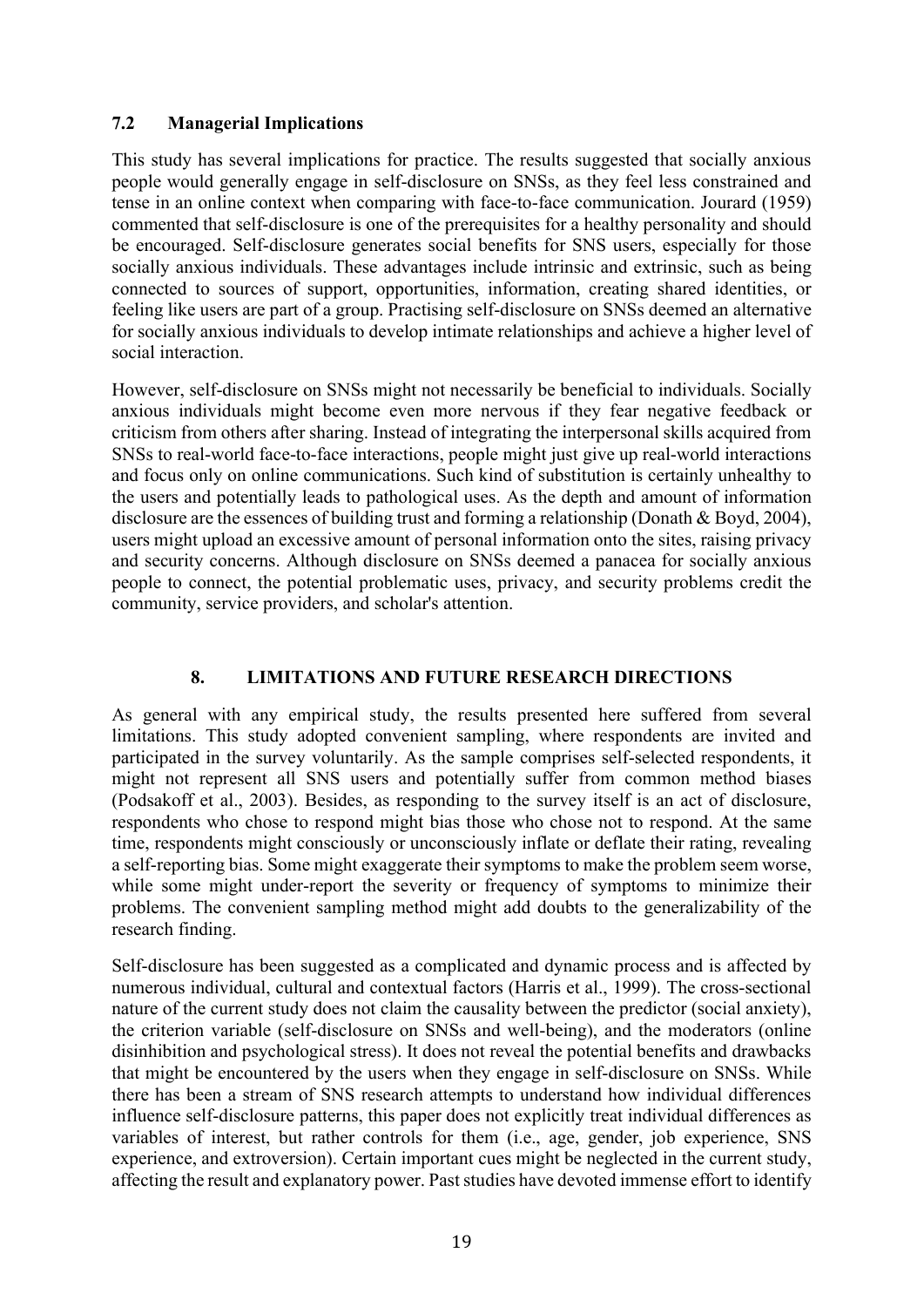behavioural differences comparing individual differences. Future studies should build upon this by identifying specific behavioural differences and theorizing why such differences occur.

Besides, the hyperpersonal effect itself is not automatic. It is the people who take advantage of hyperpersonal communication and help them to achieve interpersonal goals. Communication in an online context does not always mean it is better than face-to-face communication. Do socially anxious people benefit from cognitive reallocating, optimizing self-presentation, or receiving social supports when they engage in self-disclosure on SNSs? Additional studies are necessary to understand the underlying mechanism regarding how socially anxious individuals could benefit from SNS self-disclosure and the boundary and condition where the hyperpersonal effect occurs.

#### 10. REFERENCES

- Alden, L. E., & Taylor, C. T. (2004). Interpersonal Process in Social Phobia. Clinical Psychology Review, 24(7), 857-882.
- American Psychiatric Association, U. (1994). Diagnostic and Statistical Manual of Mental Disorders (4 ed.). Washington: DC: American Psychiatric Association.
- Arkin, R. M., & Grove, T. (1990). Shyness, Sociability and Patterns of Everyday Affiliation. Journal of Social and Personal Relationships, 7(2), 273-281.
- Arkin, R. M., Lake, E. A., & Baumgardner, A. H. (1986). Shyness: Perspectives on Research and Treatment. New York: Plenum Press.
- Bateman, P. J., Pike, J. C., & Butler, B. S. (2011). To Disclose or Not: Publicness in Social Networking Sites. Information Technology & People, 24(1), 78-100.
- Buss, A. H. (1980). Self-Consciousness and Social Anxiety. San Francisco: Freeman.
- Caplan, S. E. (2007). Relations among Loneliness, Social Anxiety, and Problematic Internet Use. CyberPsychology and Behaviour, 10(2), 234-241.
- Chan, T. K. H., Cheung, C. M. K., & Wong, R. Y. M. (2019). Cyberbullying on Social Networking Sites: The Crime Opportunity and Affordance Perspectives. Journal of Management Information Systems, 36(2), 574-609.
- Cheung, C. M. K., Lee, Z. W. Y., & Chan, T. K. H. (2015). Self-Disclosure in Social Networking Sites: The Role of Perceived Cost, Perceived Benefits and Social Influence. Internet Research, 25(2), 279-299.
- Cheung, C. M. K., Wong, R. Y. M., & Chan, T. K. H. (2020). Online Disinhibition: Conceptualization, Measurement, and Implications for Online Deviant Behaviour. Industrial Management & Data Systems, ahead-of-print.
- Cho, S. H. (2007). Effects of Motivations and Gender on Adolescents' Self-Disclosure in Online Chatting. CyberPsychology & Behaviour, 10(3), 339-345.
- Cohen, S. S., Kamarck, T. T., & Mermelstein, R. R. (1983). National Library of Medicine. Journal of health and social behaviour, 24(4), 385-396.
- Cullbert, S. A. (1970). The Interpersonal Process of Self-Disclosure: It Takes Two to See One. F.E. Peacock: Itasca, IL.
- Daft, R. L., & Lengel, R. H. (1983). Information Richness. A New Approach to Managerial Behaviour and Organisation Design. Retrieved from
- DataReportal. (2020). Digital 2020 July Global Snapshot Retrieved from https://datareportal.com/reports/digital-2020-july-global-statshot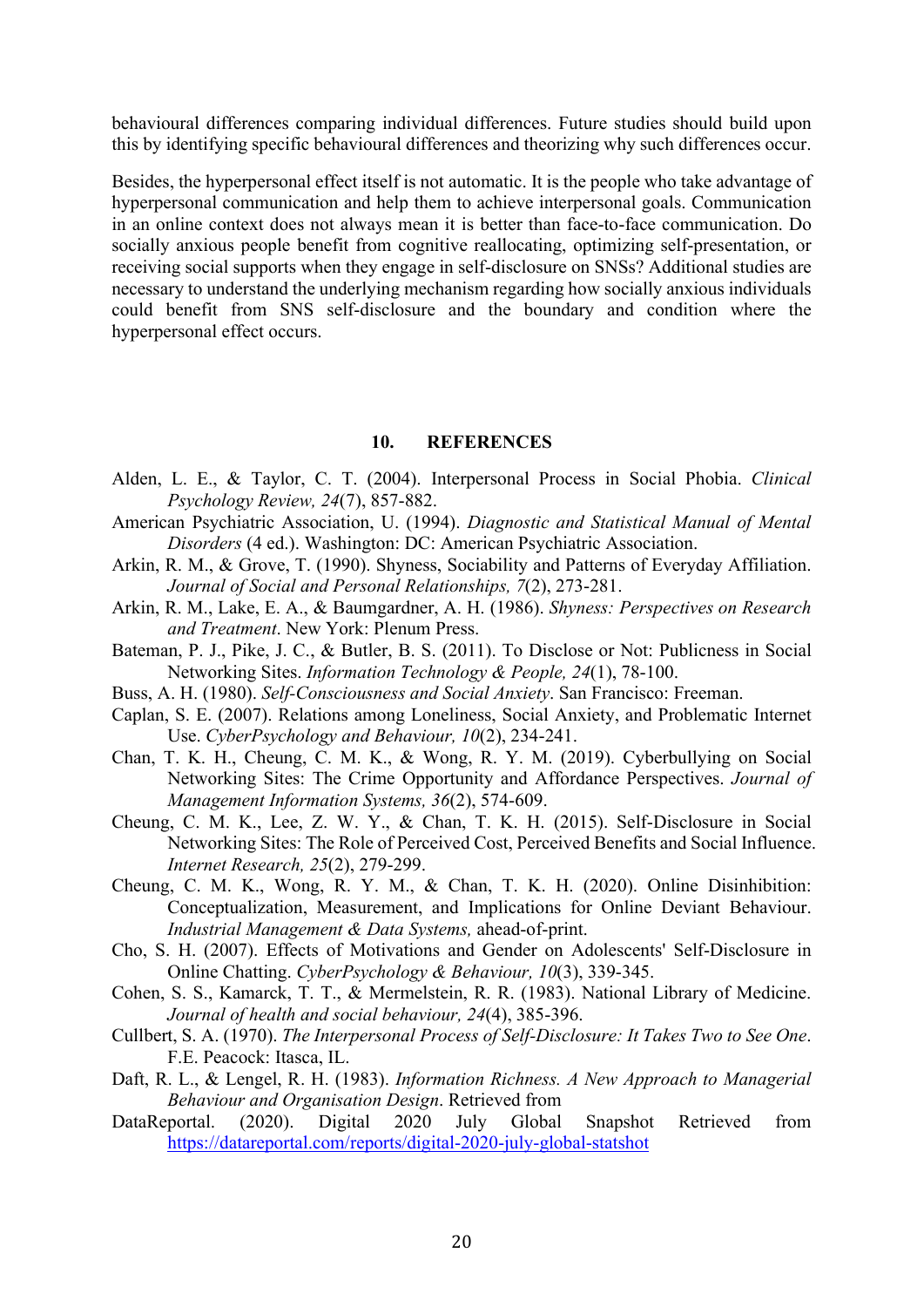- Diener, E., Emmons, R. A., Larsen, R. J., & Griffin, S. (1985). The Satisfaction with Life Scale. Journal of Personality Assessment, 49(1), 71-75.
- Dimond, R. E., & Hellkamp, D. T. (1969). Race, Sex, Ordinal Position or Brith, and Self-Disclosure in High School Students. Psychological Reports, 25, 235-238.
- Dindia, K., & Allen, M. (1992). Sex Difference in Self- Disclosure: A Meta- Analysis. Psychological Bulletin, 112(1), 106-124.
- Dolev-Cohen, M., & Barak, A. (2012). Adolescents' Use of Instant Messaging as a Means of Emotional Relief. Computers in Human Behaviour, 29, 58-63.
- Donath, J., & Boyd, D. (2004). Public Displays of Connection. BT Technology Journal, 22(4), 71-82.
- Donnellan, M. B., Oswald, F. L., Baird, B. M., & Lucas, R. E. (2006). The Mini-Ipip Scales: Tiny-yet-Effective Measures of the Big Five Factors of Personality. Psychological Assessment, 18(2), 192-203.
- Ekman, P., & Friesen, W. (1969). Nonverbal Leakage and Clues to Deception. Psychiatry, 32(1), 88-105.
- Erwin, B. A., Turk, C. L., Heimburg, R. G., Fresco, D. M., & Hantula, D. A. (2004). The Internet: Home to a Severe Population of Individuals with Social Anxiety Disorder. Journal of Anxiety Disorders, 18(5), 629-646.
- Green, T., Wilhelmsen, T., Wilmots, E., Dodd, B., & Quinn, S. (2016). Social Anxiety, Attributes of Online Communication and Self-Disclosure across Private and Public Facebook Communication. Computers in Human Behaviour, 58, 206-213.
- Hamid, P. N. (2000). Self-Disclosure and Occupational Stress in Chinese Professionals. Psychological Reports, 87(3), 1075-1082.
- Harris, S. M., Dersh, C. A., & Mittal, M. (1999). Look Who's Talking: Measuring Self-Disclosure in Mft. Contemporary Family Therapy, 21(3), 405-412.
- Health, N. I. o. M. (2013). The Numbers Count: Mental Disorders in America. Retrieved from http://www.nimh.nih.gov/health/publications/the-numbers-count-mental-disorders-inamerica/index.shtml#KesslerPrevalence
- Heerey, E. A., & Kring, A. M. (2007). Interpersonal Consequences of Social Anxiety. Journal of Abnormal Psychology, 116(1), 125-134.
- Hemenover, S. H. (2003). The Good, the Bad, and the Healthy: Impacts of Emotional Disclosure of Trauma on Resilient Self- Concept and Psychological Distress. Personality and Social Psychology Bulletin, 29(10), 1236-1244.
- Jaffee, L. D., & Polansky, N. A. (1962). Verbal Inaccessibility in Young Adolescents Showing Delinquent Trends. Journal of Health and Human Behaviour, 3(2), 105-111.
- Jessup, L. M., Connolly, T., & Tansik, D. A. (1990). Toward a Theory of Automated Group Work: The Deindividuating Effects of Anonymity. Small Group Research, 21(3), 333- 348.
- Joinson, A. N. (1998). Causes and Implications of Disinhibited Information on the Internet. San Diego, CA: Academic Press.
- Joinson, A. N. (2001). Self- Disclosure in Computer-Mediated Communication: The Role of Self- Awareness and Visual Anonymity. European Journal of Social Psychology, 31(2), 177-192.
- Joinson, A. N. (2008). Looking at', 'Looking up' or 'Keeping up with' People? Motives and Uses of Facebook. Paper presented at the Conference on Human Factors in Computing Systems (CHI), Florence, Italy.
- Jones, K. S., Farris, J. S., & Johnson, B. R. (2005). Why Does the Negative Impact of Inconsistent Knowledge on Web Navigation Persist? International Journal of Human-Computer Interaction, 19(2), 201-221.
- Jourard, S. M. (1959). Healthy Personality and Self-Disclosure. Mental Hygiene, 43, 499-507.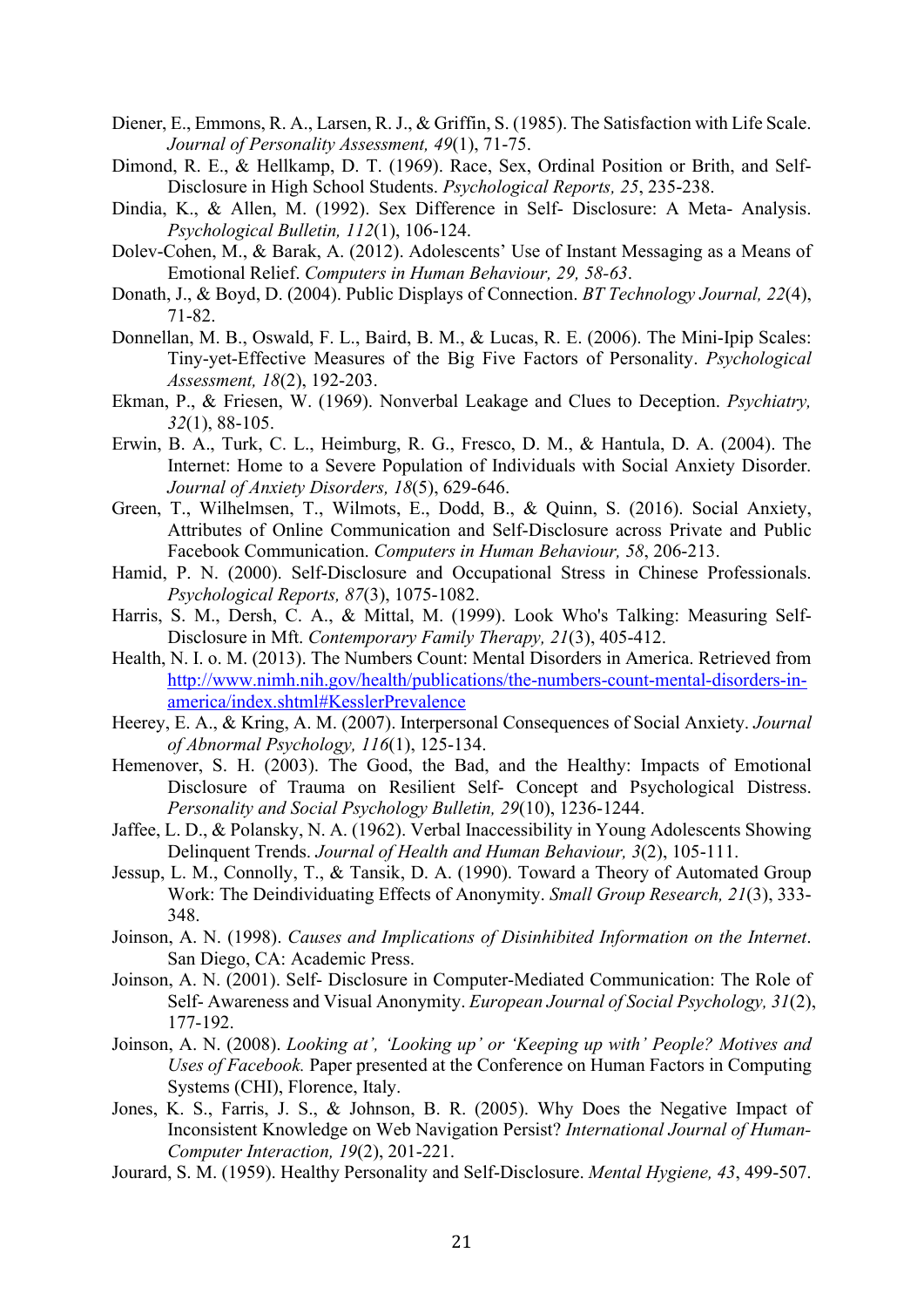- Jourard, S. M. (1964). The Transparent Self: Self-Disclosure and Well-Being (Vol. 17): Van Nostrand Princeton, NJ.
- Jourard, S. M., & Lasakow, P. (1958). Some Factors in Self-Dislcosure. Journal of Abnormal and Social Psychology, 56, 91-98.
- Kiesler, S., Siegel, J., & McGuire, T. W. (1984). Social Psychological Aspects of Computer-Mediated Communication. American Psychologist, 39(10), 1123-1134.
- Kobocow, B., McGuire, J., & Blau, B. (1983). The Influence of Confidentiality Conditions on the Amount of Self- Disclosure in the Early Adolescent. Professional Psychology, 14, 435-443.
- Leary, M. R., & Kowalski, R. M. (1995). Social Anxiety. New York: The Guildford Press.
- Ledbetter, A. M., Mazer, J. P., DeGroot, J. M., Meyer, K. R., Mao, Y., & Swafford, B. (2011). Attitudes toward Online Social Connection and Self-Disclosure as Predictors of Facebook Communication and Relational Closeness. Communication Research, 38(1), 27-53.
- Lee, G., Lee, J., & Kwon, S. (2011). Use of Social-Networking Sites and Subjective Well-Being: A Study in South Korea. CyberPsychology, Behaviour & Social Networking, 14(3), 151-155.
- Lewin, K. (1948). Resolving Social Conflicts: Selected Papers on Group Dynamics. New York: Harper.
- Luo, M., & Hancock, J. T. (2020). Self-Disclosure and Social Media: Motivations, Mechanisms and Psychological Well-Being. Current Opinion in Psychology, 31, 110- 115.
- Maheux, A. J., Evans, R., Widman, L., Nesi, J., Prinstein, M. J., & Choukas-Bradley, S. (2020). Popular Peer Norms and Adolescent Sexting Behaviour. Journal of Adolescence, 78, 62-66.
- Matheson, K., & Zanna, M. P. (1988). The Impact of Computer-Mediated Communication on Self-Awareness. Computers in Human Behaviour, 4, 221-233.
- Mattick, R. P., & Clarke, J. C. (1998). Development and Validation of Measures of Social Phobia Scrutiny Fear and Social Interaction Anxiety. Behaviour Research and Therapy, 36(4), 455-470.
- Mayer, J. E. (1967). Disclosing Marital Problems. Social Casework, 48, 342-351.
- Mazalin, D., & Moore, S. (2004). Identity Development, Internet Use, and Social Anxiety among Young Adults. Behaviour Change, 21, 90-102.
- McKenna, K. Y. A., & Bargh, J. A. (2000). Plan 9 from Cyberspace. The Implication of the Internet for Personality and Social Psychology. Personality and Social Psychology Review, 4, 57-75.
- McKenna, K. Y. A., Green, A. S., & Gleason, M. E. J. (2002). Relationship Formation on the Internet: What's the Big Attraction? Journal of Social Issues, 58(1), 9-31.
- Mendlowicz, M. V., & Stein, M. B. (2000). Quality of Life in Individuals with Anxiety Disorders. American Journal of Psychiatry, 157(5), 669-682.
- Moriwaki, S. Y. (1973). Self-Disclosure, Significant Others and Psychological Well-Being in Old Age. Journal of Health and Social Behaviour, 226-232.
- Neuenschwander, A. (2013, 1 July). Scott Disick Reveals Crippling Social Anxiety: "Being around People Is Getting Worse". Eonline.com. Retrieved from http://www.eonline.com/shows/kardashians/news/435490/scott-disick-revealscrippling-social-anxiety-being-around-people-is-getting-worse.
- Nguyen, M., Bin, Y. S., & Campbell, A. (2012). Comparing Online and Offline Self-Disclosure: A Systematic Review. Cyberpsychology, Behaviour, and Social Networking, 15(2), 103-111.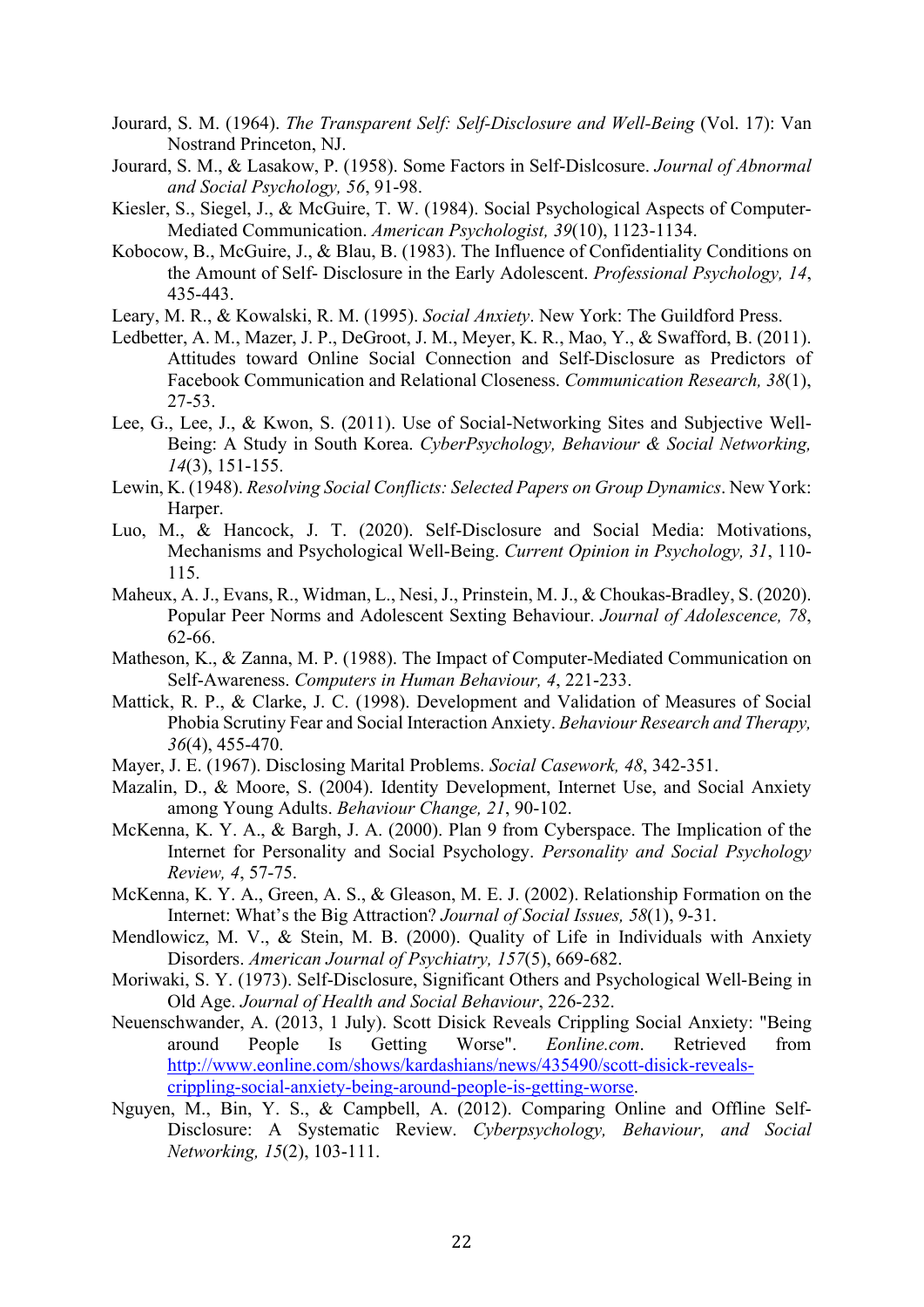- Omarzu, J. (2000). A Disclosure Decision Model: Determining How and When Individuals Will Self-Disclosure. Personality and Social Psychology Review, 4(2), 174-185.
- Papini, D. R., Farmer, F. F., Clark, S. M., Micka, J. C., & Barnett, J. K. (1990). Early Adolescent Age and Gender Differences in Patterns of Emotional Self-Disclosure to Parents and Friends. Adolescence, 25(100), 959-976.
- Pennebaker, J. W. (1990). Opening Up: The Healing Power of Confiding in Others. New York: William Morrow.
- Pennebaker, W. (1989). Confession, Inhibition, and Disease (Vol. 22). New York: Academic Press.
- Pennebaker, W., & Hoover, C. W. (1985). Inhibition and Cognition: Toward an Understanding of Trauma and Disease (Vol. 4). New York: Plenum.
- Peter, J., & Valkenburg, P. M. (2006). Individual Difference in Perceptions of Internet Communication. Eurpoean Journal of Communication, 21(2), 213-226.
- Peter, J., Valkenburg, P. M., & Schouten, A. P. (2005). Developing a Model of Adolescent Friendship Formation on the Internet. CyberPsychology & Behaviour, 8(5), 423-430.
- Peters, L., Sunderland, M., Andrews, G., Mattick, R. P., & Rapee, R. M. (2012). Development of a Short Form Social Interaction Anxiety (Sias) and Social Phobia Scale (Sps) Using Nonparametric Item Response Theory: The Sias-6 and the Sps-6. Psychological Assessment, 24(1), 66-76.
- Podsakoff, P. M., MacKenzie, S. B., Lee, J., & Podsakoff, N. P. (2003). Common Method Biases in Behavioural Research: A Critical Review of the Literature and Recommended Remedies. Journal of Applied Psychology, 88(5), 879-903.
- Rimé, B. (1995). The Social Sharing of Emotion as a Source for the Social Knowledge of Emotion. Boston: Kluwer Academic.
- Schlenker, B. R., & Leary, M. R. (1982). Social Anxiety and Self-Presentation: A Conceptualisation and Model. Psychological Bulletin, 92(3), 641-669.
- Schouten, A. P., Valkenburg, P. M., & Jochen, P. (2007). Precursors and Underlying Processes of Adolescents' Online Self-Disclosure: Developing and Testing an "Internet-Attribute-Perception" Model. Media Psychology, 10(2), 292-315.
- Segrin, C. (2001). Interpersonal Processes in Psychological Problems. New York: Guilford Press.
- Shamasunder, C., Sriram, T. G., Murali Raj, S. G., & Shanmugham, V. (1986). Validity of a Short 5- Item Version of the General Health Questionnaire (G. H. Q.). Indian Journal of Psychiatry, 28(3), 217-219.
- Shapiro, A., & Swensen, C. H. (1977). Self- Disclosure as a Function of Self- Concept and Sex. Journal of Personality Assessment, 41(2), 144-149.
- Sheldon, P. (2009). "I'll Poke You. You'll Poke Me!" Self-Disclosure, Social Attraction, Predictability and Trust as Important Predictors of Facebook Relationships, Cyberpsychology. Journal of Psychosocial Research on Cyberspace, 3(2), Article 1.
- Shepherd, R.-M., & Edelmann, R. J. (2005). Reasons for Internet Use and Social Anxiety. Personality and Individual Differences, 39(5), 949-958.
- Short, J., Williams, E., & Christie, B. (1976). The Social Psychology of Telecommunications. London: Wiley.
- Silver, R. C., Boon, C., & Stones, M. (1983). Searching for Meaning in Misfortune: Making Sense of Incest. Journal of Social Issues, 39(2), 82-102.
- Sloan, D. M. (2010). Self-Disclosure and Psychological Well-Being.
- Snell, W. E. (1989). Willingness to Self- Disclose to Female and Male Friends as a Function of Social Anxiety and Gender. Personality and Social Psychology Bulletin, 15(1), 113- 125.